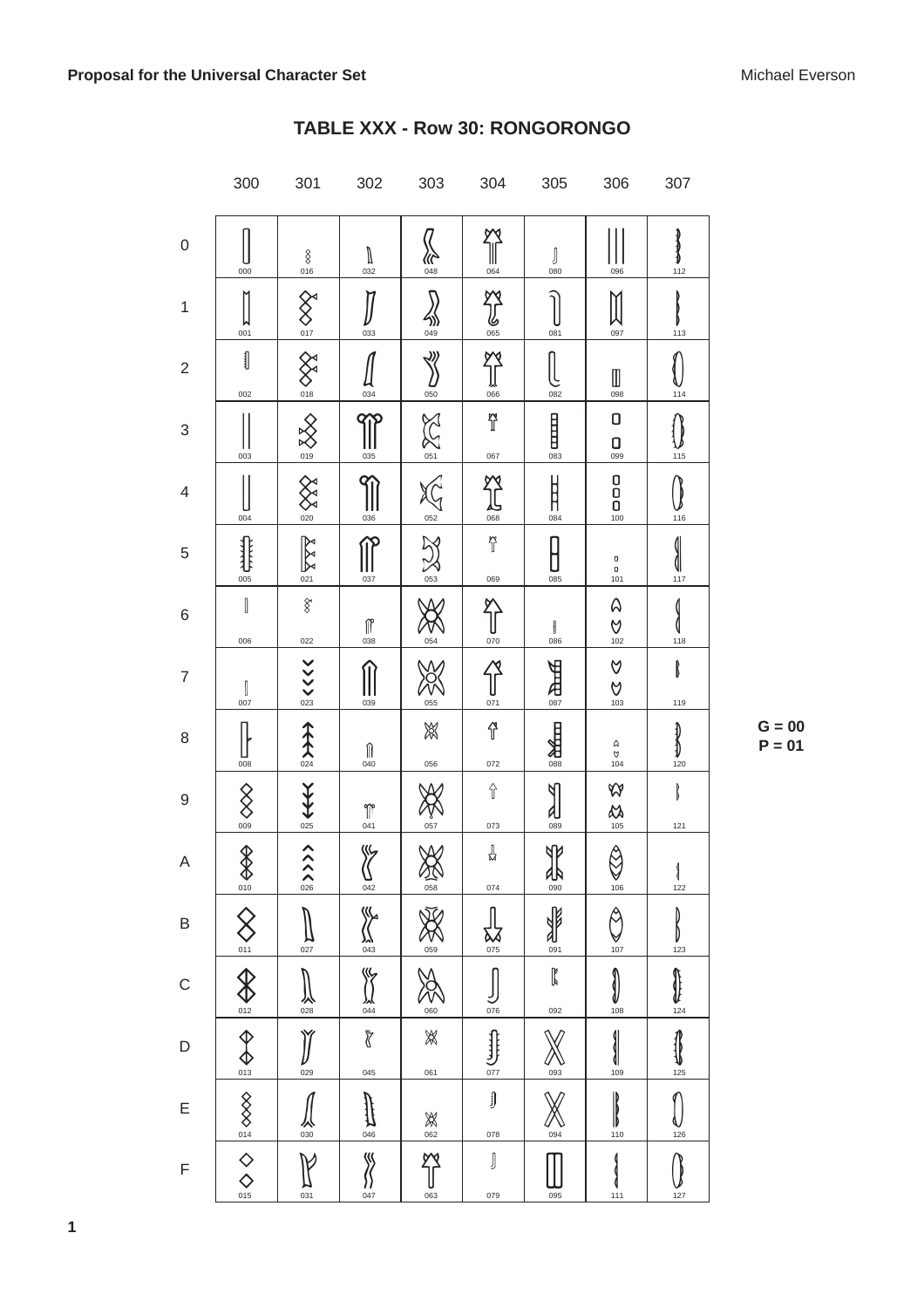| <b>TABLE XXX - Row 30: RONGORONGO</b> |  |  |
|---------------------------------------|--|--|
|---------------------------------------|--|--|

| dec | hex                                                                                                                                                                                                                                                                                                                                                                                                                                                                                                                                                            | Name                                                                                                                                                                                                                                                                                                                                                                                                                                                                                                                                                                                                                                                                                                                                                                                                                                                                                                                                                                                                                                                                                                                                                                                                                                                                                                                                                                                                                                                                                                                                                                                                                                                                                                                                                                                                                                                                                                                                                                                                                                                                                                                                                                                                                                                                                                                            | dec | hex                                                                                                                                                                                                                                    | Name                                                                                                                                                                                                                                                                                                                                                                                                                                                                                                                                                                                                                                                                                                                                                                                                                                                                                                                                                                                                                   |
|-----|----------------------------------------------------------------------------------------------------------------------------------------------------------------------------------------------------------------------------------------------------------------------------------------------------------------------------------------------------------------------------------------------------------------------------------------------------------------------------------------------------------------------------------------------------------------|---------------------------------------------------------------------------------------------------------------------------------------------------------------------------------------------------------------------------------------------------------------------------------------------------------------------------------------------------------------------------------------------------------------------------------------------------------------------------------------------------------------------------------------------------------------------------------------------------------------------------------------------------------------------------------------------------------------------------------------------------------------------------------------------------------------------------------------------------------------------------------------------------------------------------------------------------------------------------------------------------------------------------------------------------------------------------------------------------------------------------------------------------------------------------------------------------------------------------------------------------------------------------------------------------------------------------------------------------------------------------------------------------------------------------------------------------------------------------------------------------------------------------------------------------------------------------------------------------------------------------------------------------------------------------------------------------------------------------------------------------------------------------------------------------------------------------------------------------------------------------------------------------------------------------------------------------------------------------------------------------------------------------------------------------------------------------------------------------------------------------------------------------------------------------------------------------------------------------------------------------------------------------------------------------------------------------------|-----|----------------------------------------------------------------------------------------------------------------------------------------------------------------------------------------------------------------------------------------|------------------------------------------------------------------------------------------------------------------------------------------------------------------------------------------------------------------------------------------------------------------------------------------------------------------------------------------------------------------------------------------------------------------------------------------------------------------------------------------------------------------------------------------------------------------------------------------------------------------------------------------------------------------------------------------------------------------------------------------------------------------------------------------------------------------------------------------------------------------------------------------------------------------------------------------------------------------------------------------------------------------------|
|     | 00<br>01<br>02<br>03<br>04<br>05<br>06<br>07<br>08<br>09<br>0A<br>0 <sub>B</sub><br>0C<br>0D<br>0E<br>0F<br>10<br>11<br>12<br>13<br>14<br>15<br>16<br>17<br>18<br>19<br>1A<br>1B<br>1C<br>1D<br>1E<br>1F<br>20<br>21<br>22<br>23<br>24<br>25<br>26<br>27<br>28<br>29<br>2A<br>2B<br>2C<br>2D<br>2E<br>2F<br>30<br>31<br>32<br>33<br>34<br>35<br>36<br>37<br>38<br>39<br>ЗΑ<br>3B<br>3C<br>3D<br>3E<br>3F<br>40<br>41<br>42<br>43<br>44<br>45<br>46<br>47<br>48<br>49<br>4A<br>4B<br>4C<br>4D<br>4E<br>4F<br>50<br>51<br>52<br>53<br>54<br>55<br>56<br>57<br>58 | RONGORONGO SIGN R001<br>RONGORONGO SIGN R001A<br>RONGORONGO SIGN R001BF<br>RONGORONGO SIGN R001C<br>RONGORONGO SIGN R001D<br>RONGORONGO SIGN R001F<br>RONGORONGO SIGN R001H<br>RONGORONGO SIGN R001T<br>RONGORONGO SIGN R001V<br>RONGORONGO SIGN R002A<br>RONGORONGO SIGN R002B<br>RONGORONGO SIGN R002C<br>RONGORONGO SIGN R002D<br>RONGORONGO SIGN R002E<br>RONGORONGO SIGN R002G<br>RONGORONGO SIGN R002T<br>RONGORONGO SIGN R002V<br>RONGORONGO SIGN R002VA<br>RONGORONGO SIGN R002VAXY<br>RONGORONGO SIGN R002VB<br>RONGORONGO SIGN R002VC<br>RONGORONGO SIGN R002VD<br>RONGORONGO SIGN R002VH<br>RONGORONGO SIGN R003<br>RONGORONGO SIGN R003A<br>RONGORONGO SIGN R003AX<br>RONGORONGO SIGN R003X<br>RONGORONGO SIGN R004<br>RONGORONGO SIGN R004A<br>RONGORONGO SIGN R004AX<br>RONGORONGO SIGN R004AY<br>RONGORONGO SIGN R004B<br>RONGORONGO SIGN R004F<br>RONGORONGO SIGN R004T<br>RONGORONGO SIGN R004X<br>RONGORONGO SIGN R004Y<br>RONGORONGO SIGN R005<br>RONGORONGO SIGN R005I<br>RONGORONGO SIGN R005J<br>RONGORONGO SIGN R005JT<br>RONGORONGO SIGN R005K<br>RONGORONGO SIGN R005KT<br>RONGORONGO SIGN R005T<br>RONGORONGO SIGN R006<br>RONGORONGO SIGN R006A<br>RONGORONGO SIGN R006B<br>RONGORONGO SIGN R006H<br>RONGORONGO SIGN R006V<br>RONGORONGO SIGN R006X<br>RONGORONGO SIGN R006XY<br>RONGORONGO SIGN R006Y<br>RONGORONGO SIGN R007<br>RONGORONGO SIGN R007A<br>RONGORONGO SIGN R007Y<br>RONGORONGO SIGN R008<br>RONGORONGO SIGN R008A<br>RONGORONGO SIGN R008AH<br>RONGORONGO SIGN R008B<br><b>RUNGURUNGU SIGN R008C</b><br>RONGORONGO SIGN R008CX<br>RONGORONGO SIGN R008D<br>RONGORONGO SIGN R008H<br>RONGORONGO SIGN R008T<br>RONGORONGO SIGN R009<br>RONGORONGO SIGN R009A<br>RONGORONGO SIGN R009B<br>RONGORONGO SIGN R009C<br>RONGORONGO SIGN R009CH<br>RONGORONGO SIGN R009D<br>RONGORONGO SIGN R009H<br>RONGORONGO SIGN R009I<br>RONGORONGO SIGN R009J<br>RONGORONGO SIGN R009JH<br>RONGORONGO SIGN R009KH<br>RONGORONGO SIGN R009TX<br>RONGORONGO SIGN R009X<br>RONGORONGO SIGN R010<br>RONGORONGO SIGN R010F<br>RONGORONGO SIGN R010FH<br>RONGORONGO SIGN R010H<br>RONGORONGO SIGN R010T<br>RONGORONGO SIGN R010X<br>RONGORONGO SIGN R010Y<br>RONGORONGO SIGN R011<br>RONGORONGO SIGN R011A<br>RONGORONGO SIGN R011B<br>RONGORONGO SIGN R011T<br>RONGORONGO SIGN R012<br>RONGORONGO SIGN R012A |     | 59<br>5A<br>5B<br>5C<br>5D<br>5E<br>5F<br>60<br>61<br>62<br>63<br>64<br>65<br>66<br>67<br>68<br>69<br>6A<br>6B<br>6C<br>6D<br>6E<br>6F<br>70<br>71<br>72<br>73<br>74<br>75<br>76<br>77<br>78<br>79<br>7A<br>7B<br>7C<br>7D<br>7E<br>7F | RONGORONGO SIGN R013<br>RONGORONGO SIGN R013A<br>RONGORONGO SIGN R013B<br>RONGORONGO SIGN R013HY<br>RONGORONGO SIGN R014<br>RONGORONGO SIGN R014A<br>RONGORONGO SIGN R015<br>RONGORONGO SIGN R015A<br>RONGORONGO SIGN R015B<br>RONGORONGO SIGN R015T<br>RONGORONGO SIGN R016<br>RONGORONGO SIGN R016A<br>RONGORONGO SIGN R016T<br>RONGORONGO SIGN R017<br>RONGORONGO SIGN R017A<br>RONGORONGO SIGN R017T<br>RONGORONGO SIGN R018<br>RONGORONGO SIGN R019<br>RONGORONGO SIGN R019A<br>RONGORONGO SIGN R020<br>RONGORONGO SIGN R020A<br>RONGORONGO SIGN R020AY<br>RONGORONGO SIGN R020B<br>RONGORONGO SIGN R020BFY<br>RONGORONGO SIGN R020BY<br>RONGORONGO SIGN R020C<br>RONGORONGO SIGN R020CFY<br>RONGORONGO SIGN R020CY<br>RONGORONGO SIGN R020D<br>RONGORONGO SIGN R020E<br>RONGORONGO SIGN R020EFHY<br>RONGORONGO SIGN R020EFY<br>RONGORONGO SIGN R020EHY<br>RONGORONGO SIGN R020ET<br>RONGORONGO SIGN R020EY<br>RONGORONGO SIGN R020F<br>RONGORONGO SIGN R020FY<br>RONGORONGO SIGN R020G<br>RONGORONGO SIGN R020GY |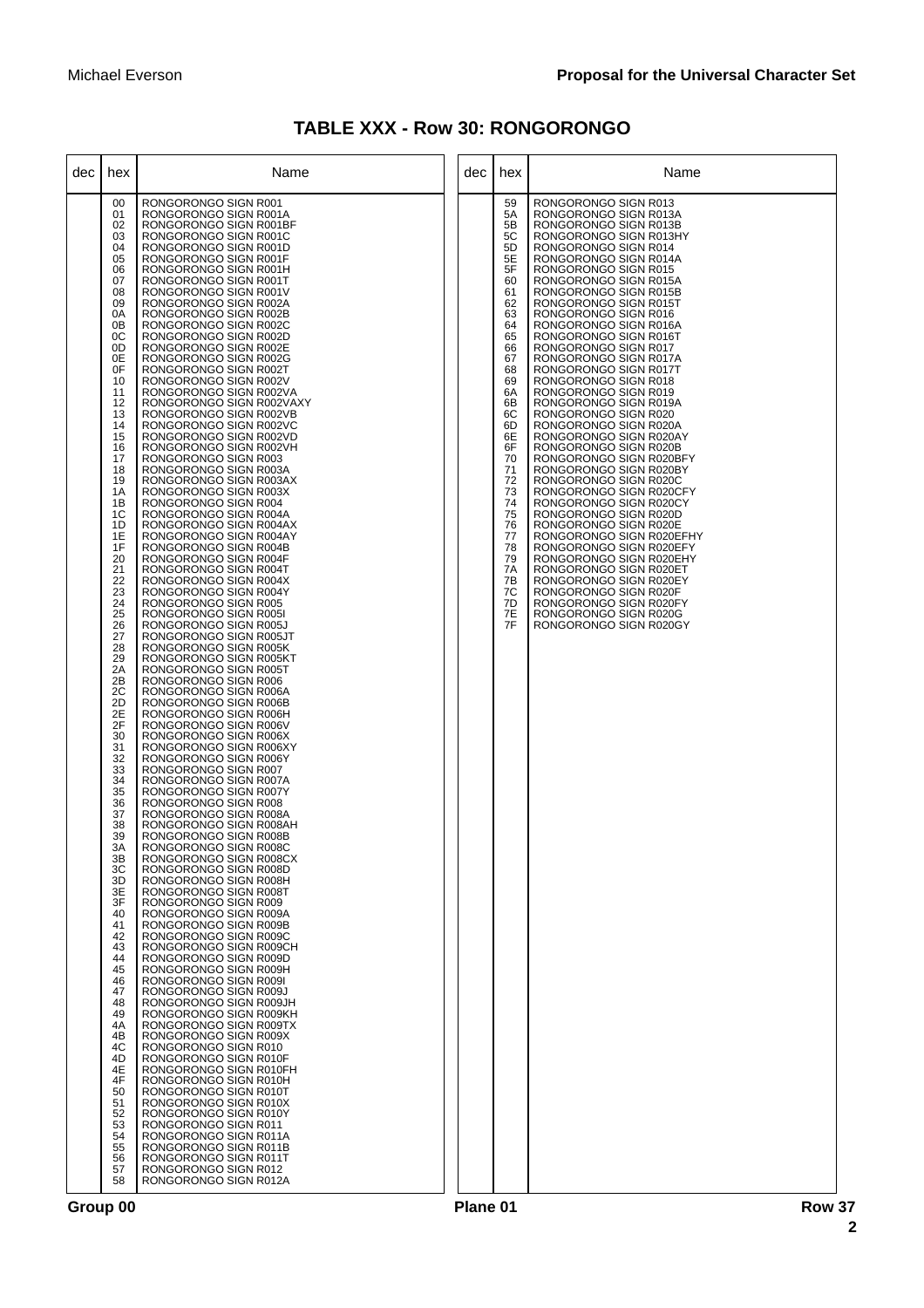|                          | 308                               | 309                     | 30A                           | 30B                                                     | $30\textrm{C}$                                                                                                                                                                                                                                                                                                                                                                                                                             | 30D                          | 30E                       | 30F                                                                                                      |
|--------------------------|-----------------------------------|-------------------------|-------------------------------|---------------------------------------------------------|--------------------------------------------------------------------------------------------------------------------------------------------------------------------------------------------------------------------------------------------------------------------------------------------------------------------------------------------------------------------------------------------------------------------------------------------|------------------------------|---------------------------|----------------------------------------------------------------------------------------------------------|
| $\mathbf 0$              | 0<br>128                          | $\frac{\circ}{144}$     | $\bigcirc$ <sub>160</sub>     | 176                                                     | 192                                                                                                                                                                                                                                                                                                                                                                                                                                        | $rac{1}{208}$                | 224                       | 240                                                                                                      |
| $\mathbf 1$              | 129                               | $\varphi$<br>145        | 161                           | $rac{6}{177}$                                           | $\widehat{\bigcup_{193} }$                                                                                                                                                                                                                                                                                                                                                                                                                 | <u>နှ</u><br>$rac{1}{209}$   | 》<br>225                  | 241                                                                                                      |
| $\overline{c}$           | 130                               | $\frac{1}{\Phi}$<br>146 | 162                           | 178                                                     | $rac{1}{194}$                                                                                                                                                                                                                                                                                                                                                                                                                              | 9<br>$\frac{210}{21}$        | $\breve{~}$<br>226        | 242                                                                                                      |
| 3                        | 131                               | 147                     | 163                           | $\begin{pmatrix} 1 & 1 \\ 1 & 1 \\ 0 & 1 \end{pmatrix}$ | 800 <sup>1</sup>                                                                                                                                                                                                                                                                                                                                                                                                                           | ९१<br><u>ძა</u><br>211       | $\hat{}$<br>227           | 8<br>243                                                                                                 |
| $\overline{\mathcal{A}}$ | 132                               | 148                     | $\langle\!\!\!\langle$<br>164 | 180                                                     | $\frac{1}{8}$ octed                                                                                                                                                                                                                                                                                                                                                                                                                        | Ŷ<br>$rac{\phi}{212}$        | $\frac{6}{228}$           | $\frac{6}{244}$                                                                                          |
| 5                        | ∤<br>D<br>133                     | 149                     | 165                           | 181                                                     | $ $ 30 0 $\frac{1}{2}$                                                                                                                                                                                                                                                                                                                                                                                                                     | የ<br>$rac{6}{213}$           | $\curvearrowright$<br>229 | 245                                                                                                      |
| $\,$ 6 $\,$              | 134                               | $\bigcirc_{150}$        | $\frac{VV}{166}$              | 182                                                     |                                                                                                                                                                                                                                                                                                                                                                                                                                            | $\hat{r}$                    | <i></i><br>230            | $\begin{array}{c} \text{\Large $\left\{ \right\}} \\ \text{\Large $\left\{ \right\}} \\ 246 \end{array}$ |
| $\overline{7}$           | $\circ$<br>135                    | 151                     | 167                           | 183                                                     |                                                                                                                                                                                                                                                                                                                                                                                                                                            | $\frac{214}{215}$            | <i>€</i><br>231           | <b>PUS</b>                                                                                               |
| 8                        | $\circ$<br>136                    | $\frac{1}{152}$         | V (U                          | $\mathop{\mathrm{Tr}}\limits_{\frac{184}{}}$            | $\begin{array}{c c} \mathbb{R} & \mathbb{R} & \mathbb{R} \\ \hline \mathbb{R} & \mathbb{R} & \mathbb{R} \\ \hline \mathbb{R} & \mathbb{R} & \mathbb{R} \\ \mathbb{R} & \mathbb{R} & \mathbb{R} \\ \mathbb{R} & \mathbb{R} & \mathbb{R} \\ \mathbb{R} & \mathbb{R} & \mathbb{R} \\ \mathbb{R} & \mathbb{R} & \mathbb{R} \\ \mathbb{R} & \mathbb{R} & \mathbb{R} \\ \mathbb{R} & \mathbb{R} & \mathbb{R} \\ \mathbb{R} & \mathbb{R} & \math$ | 216                          | ∾<br>232                  | ဂူ<br>248                                                                                                |
| $\hbox{9}$               | 8<br>137                          | $\frac{1}{153}$         | 169                           | 185                                                     | 6770<br>201                                                                                                                                                                                                                                                                                                                                                                                                                                | 217                          | 233                       | $\sum_{249}$                                                                                             |
| A                        | $\rm{^{\circ}}$<br>$\circ$<br>138 | Æ<br>$\frac{1}{154}$    | $\bigcup_{\frac{170}{170}}$   | $\prod_{\mathbf{1} \uplus \mathbf{0}}$                  | 600<br>$\frac{505}{9}$                                                                                                                                                                                                                                                                                                                                                                                                                     | $\text{R}_{\frac{218}{218}}$ | $\langle$<br>U<br>234     | $\circledS$<br>$\frac{8}{250}$                                                                           |
| B                        | $8^{\circ}$<br>139                | $\bigoplus_{155}$       | 171                           | 187                                                     | 203                                                                                                                                                                                                                                                                                                                                                                                                                                        | ʹϻ<br>219                    | 235                       | <b>SZ</b><br>251                                                                                         |
| $\mathsf C$              | 8<br>140                          | 156                     | 172                           | 188                                                     | rò<br>67<br>ී<br>204                                                                                                                                                                                                                                                                                                                                                                                                                       | 220                          | 236                       | 252                                                                                                      |
| D                        | $8$<br>141                        | $\emptyset$<br>157      | 173                           | VANC <sub>189</sub>                                     | 67<br>0 U 0                                                                                                                                                                                                                                                                                                                                                                                                                                | $\mathbb{I}$<br>221          | 237                       | $\frac{1}{253}$                                                                                          |
| E                        | $\frac{1}{6}$<br>142              | $\mathbb{O}$<br>158     | 174                           | $\frac{1}{20}$                                          | $\overline{206}$                                                                                                                                                                                                                                                                                                                                                                                                                           | 222                          | ME<br>238                 | $rac{254}{254}$                                                                                          |
| F                        | $\circ$<br>143                    | 159                     | 176                           | 191                                                     | 207                                                                                                                                                                                                                                                                                                                                                                                                                                        | 223                          | Y<br>239                  | 255                                                                                                      |

### TABLE XXX - Row 30: RONGORONGO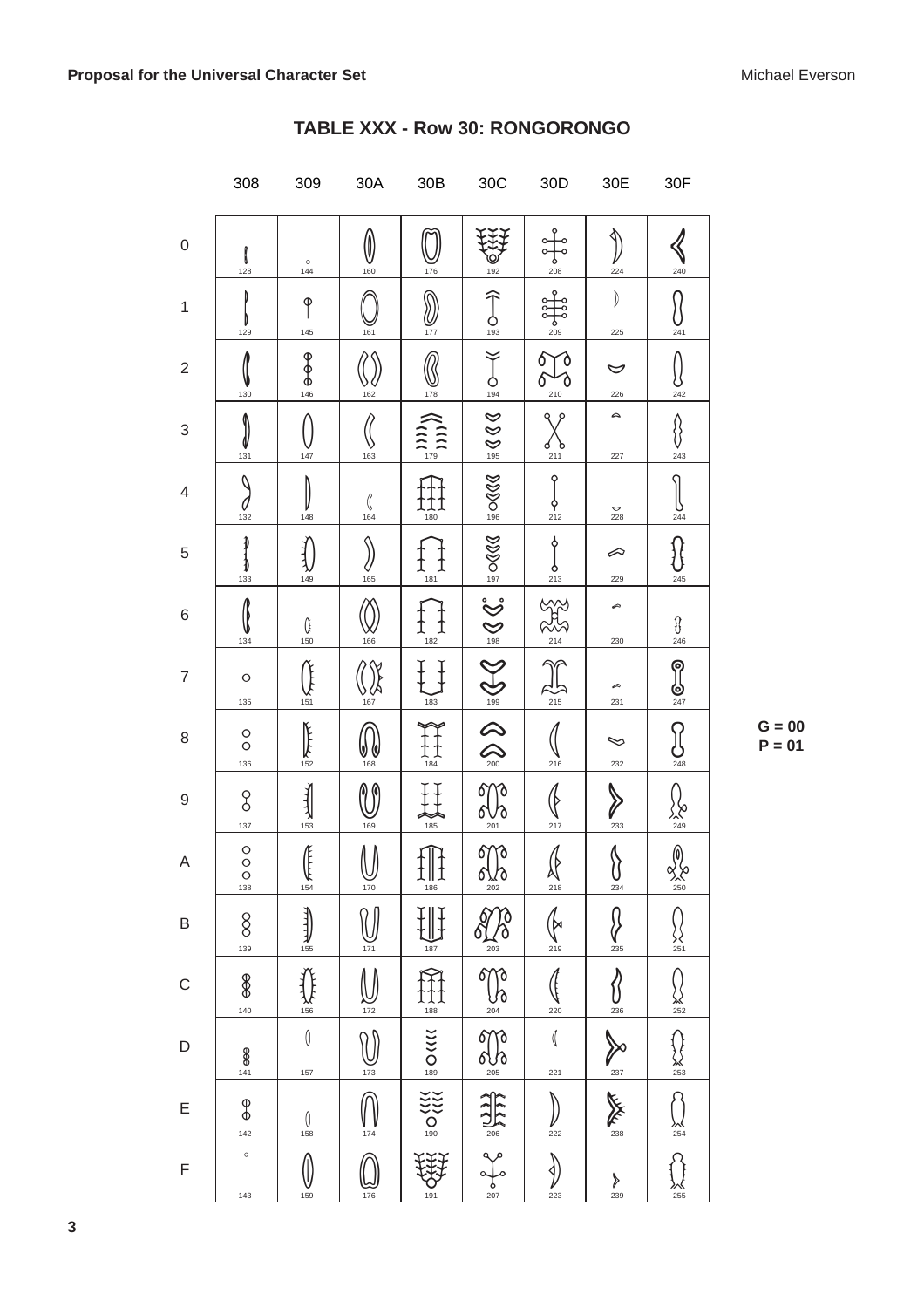| <b>TABLE XXX - Row 30: RONGORONGO</b> |  |  |  |
|---------------------------------------|--|--|--|
|---------------------------------------|--|--|--|

| dec | hex                                                                                                                                                                                                                                                                                                                                                                                                                                                                                                                                                                                                                                                                                                                                                                                                                                                                                                             | Name                                                                                                                                                                                                                                                                                                                                                                                                                                                                                                                                                                                                                                                                                                                                                                                                                                                                                                                                                                                                                                                                                                                                                                                                                                                                                                                                                                                                                                                                                                                                                                                                                                                                                                                                                                                                                                                                                                                                                                                                                                                                                                                                                                                                                                                                                                               | dec | hex                                                                                                                                                                                                                                                                                                                                                                                                                                                              | Name                                                                                                                                                                                                                                                                                                                                                                                                                                                                                                                                                                                                                                                                                                                                                                                                                                                                                                                                                                                                      |
|-----|-----------------------------------------------------------------------------------------------------------------------------------------------------------------------------------------------------------------------------------------------------------------------------------------------------------------------------------------------------------------------------------------------------------------------------------------------------------------------------------------------------------------------------------------------------------------------------------------------------------------------------------------------------------------------------------------------------------------------------------------------------------------------------------------------------------------------------------------------------------------------------------------------------------------|--------------------------------------------------------------------------------------------------------------------------------------------------------------------------------------------------------------------------------------------------------------------------------------------------------------------------------------------------------------------------------------------------------------------------------------------------------------------------------------------------------------------------------------------------------------------------------------------------------------------------------------------------------------------------------------------------------------------------------------------------------------------------------------------------------------------------------------------------------------------------------------------------------------------------------------------------------------------------------------------------------------------------------------------------------------------------------------------------------------------------------------------------------------------------------------------------------------------------------------------------------------------------------------------------------------------------------------------------------------------------------------------------------------------------------------------------------------------------------------------------------------------------------------------------------------------------------------------------------------------------------------------------------------------------------------------------------------------------------------------------------------------------------------------------------------------------------------------------------------------------------------------------------------------------------------------------------------------------------------------------------------------------------------------------------------------------------------------------------------------------------------------------------------------------------------------------------------------------------------------------------------------------------------------------------------------|-----|------------------------------------------------------------------------------------------------------------------------------------------------------------------------------------------------------------------------------------------------------------------------------------------------------------------------------------------------------------------------------------------------------------------------------------------------------------------|-----------------------------------------------------------------------------------------------------------------------------------------------------------------------------------------------------------------------------------------------------------------------------------------------------------------------------------------------------------------------------------------------------------------------------------------------------------------------------------------------------------------------------------------------------------------------------------------------------------------------------------------------------------------------------------------------------------------------------------------------------------------------------------------------------------------------------------------------------------------------------------------------------------------------------------------------------------------------------------------------------------|
|     | 80<br>81<br>82<br>83<br>84<br>85<br>86<br>87<br>88<br>89<br>8A<br>8B<br>8C<br>8D<br>8E<br>8F<br>90<br>91<br>92<br>93<br>94<br>95<br>96<br>97<br>98<br>99<br><b>9A</b><br>9B<br>9C<br>9D<br>9E<br>9F<br>A <sub>0</sub><br>A1<br>A2<br>A <sub>3</sub><br>A4<br>A5<br>A6<br>A7<br>A8<br>A <sub>9</sub><br>AA<br>AB<br>АC<br>AD<br>AE<br>AF<br>B <sub>0</sub><br><b>B1</b><br><b>B2</b><br>B <sub>3</sub><br>B <sub>4</sub><br>B <sub>5</sub><br>B <sub>6</sub><br>B7<br>B <sub>8</sub><br>B <sub>9</sub><br>BA<br><b>BB</b><br>ВC<br><b>BD</b><br>ВE<br><b>BF</b><br>C <sub>0</sub><br>C <sub>1</sub><br>C <sub>2</sub><br>C <sub>3</sub><br>C <sub>4</sub><br>C <sub>5</sub><br>C6<br>C7<br>C8<br>C <sub>9</sub><br>CA<br>CВ<br>CC<br><b>CD</b><br>СE<br>CF<br>D <sub>0</sub><br>D <sub>1</sub><br>D <sub>2</sub><br>D <sub>3</sub><br>D <sub>4</sub><br>D <sub>5</sub><br>D <sub>6</sub><br>D7<br>D <sub>8</sub> | RONGORONGO SIGN R020T<br>RONGORONGO SIGN R020V<br>RONGORONGO SIGN R020VA<br>RONGORONGO SIGN R020VAY<br>RONGORONGO SIGN R020VB<br>RONGORONGO SIGN R020VF<br>RONGORONGO SIGN R020Y<br>RONGORONGO SIGN R021<br>RONGORONGO SIGN R021A<br>RONGORONGO SIGN R021B<br>RONGORONGO SIGN R021C<br>RONGORONGO SIGN R021D<br>RONGORONGO SIGN R021E<br>RONGORONGO SIGN R021ET<br>RONGORONGO SIGN R021G<br>RONGORONGO SIGN R021H<br>RONGORONGO SIGN R021T<br>RONGORONGO SIGN R021V<br>RONGORONGO SIGN R021VA<br>RONGORONGO SIGN R022<br>RONGORONGO SIGN R022A<br>RONGORONGO SIGN R022BF<br>RONGORONGO SIGN R022BFTY<br>RONGORONGO SIGN R022BFY<br>RONGORONGO SIGN R022CF<br>RONGORONGO SIGN R022CFY<br>RONGORONGO SIGN R022DF<br>RONGORONGO SIGN R022DFY<br>RONGORONGO SIGN R022F<br>RONGORONGO SIGN R022H<br>RONGORONGO SIGN R022T<br>RONGORONGO SIGN R023<br>RONGORONGO SIGN R024<br>RONGORONGO SIGN R024A<br>RONGORONGO SIGN R025<br>RONGORONGO SIGN R025A<br>RONGORONGO SIGN R025AT<br>RONGORONGO SIGN R025AY<br>RONGORONGO SIGN R025B<br>RONGORONGO SIGN R025V<br>RONGORONGO SIGN R026<br>RONGORONGO SIGN R026X<br>RONGORONGO SIGN R027<br>RONGORONGO SIGN R027A<br>RONGORONGO SIGN R027B<br>RONGORONGO SIGN R027V<br>RONGORONGO SIGN R027X<br>RONGORONGO SIGN R028<br>RONGORONGO SIGN R028X<br>RONGORONGO SIGN R029<br>RONGORONGO SIGN R029Y<br>RONGORONGO SIGN R030<br>RONGORONGO SIGN R030A<br>RONGORONGO SIGN R030B<br>RONGORONGO SIGN R030C<br>RONGORONGO SIGN R030CX<br>RONGORONGO SIGN R030D<br>RONGORONGO SIGN R030DX<br>RUNGURUNGU SIGN R030E<br>RONGORONGO SIGN R030EX<br>RONGORONGO SIGN R030G<br>RONGORONGO SIGN R031<br>RONGORONGO SIGN R031A<br>RONGORONGO SIGN R031B<br>RONGORONGO SIGN R031C<br>RONGORONGO SIGN R032<br>RONGORONGO SIGN R032A<br>RONGORONGO SIGN R033<br>RONGORONGO SIGN R033A<br>RONGORONGO SIGN R033B<br>RONGORONGO SIGN R033C<br>RONGORONGO SIGN R033D<br>RONGORONGO SIGN R033DX<br>RONGORONGO SIGN R034<br>RONGORONGO SIGN R034A<br>RONGORONGO SIGN R034B<br>RONGORONGO SIGN R034C<br>RONGORONGO SIGN R034D<br>RONGORONGO SIGN R034V<br>RONGORONGO SIGN R035<br>RONGORONGO SIGN R035A<br>RONGORONGO SIGN R035B<br>RONGORONGO SIGN R035C<br>RONGORONGO SIGN R036<br>RONGORONGO SIGN R037<br>RONGORONGO SIGN R037X<br>RONGORONGO SIGN R038<br>RONGORONGO SIGN R039<br>RONGORONGO SIGN R040 |     | D <sub>9</sub><br>DA<br>DB<br>DC<br>DD<br>DE<br>DF<br>E <sub>0</sub><br>E <sub>1</sub><br>E <sub>2</sub><br>E <sub>3</sub><br>E4<br>E <sub>5</sub><br>E <sub>6</sub><br>E7<br>E8<br>E <sub>9</sub><br>EA<br>EВ<br>EC<br>ED<br>EE<br>EF<br>F <sub>0</sub><br>F <sub>1</sub><br>F <sub>2</sub><br>F <sub>3</sub><br>F <sub>4</sub><br>F <sub>5</sub><br>F <sub>6</sub><br>F7<br>F <sub>8</sub><br>F <sub>9</sub><br>FA<br><b>FB</b><br>FC<br>FD<br><b>FE</b><br>FF | RONGORONGO SIGN R040A<br>RONGORONGO SIGN R040B<br>RONGORONGO SIGN R040C<br>RONGORONGO SIGN R040F<br>RONGORONGO SIGN R040H<br>RONGORONGO SIGN R041<br>RONGORONGO SIGN R041A<br>RONGORONGO SIGN R041B<br>RONGORONGO SIGN R041H<br>RONGORONGO SIGN R042<br>RONGORONGO SIGN R042HX<br>RONGORONGO SIGN R042T<br>RONGORONGO SIGN R043<br>RONGORONGO SIGN R043H<br>RONGORONGO SIGN R043T<br>RONGORONGO SIGN R043X<br>RONGORONGO SIGN R044<br>RONGORONGO SIGN R044A<br>RONGORONGO SIGN R044AX<br>RONGORONGO SIGN R044AY<br>RONGORONGO SIGN R044B<br>RONGORONGO SIGN R044F<br>RONGORONGO SIGN R044T<br>RONGORONGO SIGN R044Y<br>RONGORONGO SIGN R045<br>RONGORONGO SIGN R045A<br>RONGORONGO SIGN R045B<br>RONGORONGO SIGN R045C<br>RONGORONGO SIGN R045F<br>RONGORONGO SIGN R045FT<br>RONGORONGO SIGN R046<br>RONGORONGO SIGN R046A<br>RONGORONGO SIGN R047<br>RONGORONGO SIGN R047A<br>RONGORONGO SIGN R048<br>RONGORONGO SIGN R048A<br>RONGORONGO SIGN R048AF<br>RONGORONGO SIGN R048B<br>RONGORONGO SIGN R048BF |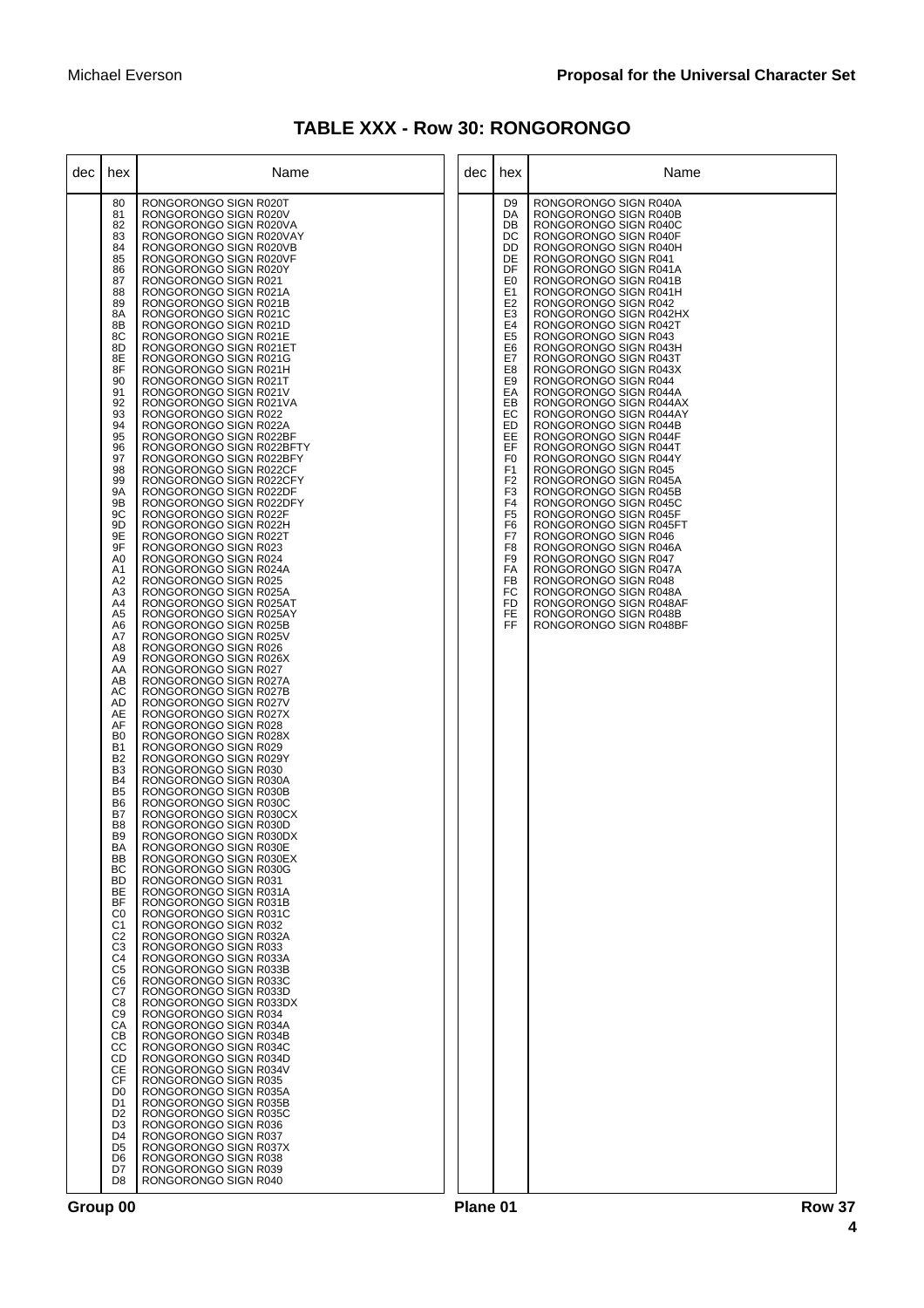|                | 310                              | 311                    | 312                                         | 313                                                          | 314                                                  | 315                               | 316                                     | 317                                                  |
|----------------|----------------------------------|------------------------|---------------------------------------------|--------------------------------------------------------------|------------------------------------------------------|-----------------------------------|-----------------------------------------|------------------------------------------------------|
| 0              | 000                              | 016                    | $\langle\!\langle$<br>032                   | C<br>048                                                     | J<br>064                                             | 080                               | Ĭļ,<br>096                              | $\widehat{\mathbb{T}}$<br>112                        |
| 1              | 001                              | Ш<br>017               | )))<br>033                                  | 2人<br>049                                                    | Е<br>065                                             | <b>入</b><br>081                   | 097                                     | 113                                                  |
| $\overline{2}$ | 002                              | 018                    | 034                                         | 050                                                          | آ<br>066                                             | 082                               | $\frac{1}{2}$                           | $\frac{1}{114}$                                      |
| 3              | 6<br>003                         | JJ<br>019              | 035                                         | C<br>051                                                     | 067                                                  | 083                               | 099                                     | 俞                                                    |
| 4              | Y<br>004                         | Ì<br>020               | 036                                         | <b>Volgence</b>                                              | 068                                                  | Ĭ<br>084                          | 100                                     | 116                                                  |
| 5              | 005                              | 021                    | 037                                         | 053                                                          | ĵ<br>069                                             | Ĭ<br>085                          | 101                                     | $\hat{\mathbb{T}}$<br>117                            |
| 6              | Ŋ<br>006                         | 022                    | JS<br>038                                   | $\bigcup_{054}$                                              | 070                                                  | $\bigcup_{0.86}$                  | 102                                     | <b>W</b><br>118                                      |
| 7              | $\frac{1}{\sqrt{2}}$             | Ш<br>023               | 039                                         | Z<br>$rac{1}{055}$                                           | 071                                                  | 087                               | 脊<br>103                                | 119                                                  |
| 8              | 008                              | 024                    | 040                                         | r<br>R<br>056                                                | 072                                                  | 088                               | 發                                       | 120                                                  |
| 9              | $\mathbf{\hat{A}}$               | ╣<br>025               | 041                                         | $\left[\begin{matrix} 1 \\ 0 \\ 0 \\ 57 \end{matrix}\right]$ | 从<br><sub>073</sub>                                  | 089                               | $\frac{\frac{1}{105}}{\frac{105}{105}}$ | X<br>$121$                                           |
| A              | у<br>010                         | <b>Wo</b>              | $\widehat{\mathcal{P}}$                     | နျိ<br>Ш<br>058                                              | $\widehat{\mathcal{S}}$<br>$\frac{1}{\frac{074}{5}}$ | $\frac{1}{\frac{1}{000}}$         | 帑<br>106                                | $\begin{array}{c}\n\mathfrak{A} \\ 122\n\end{array}$ |
| B              | $\frac{1}{011}$                  | <b>RANS</b>            | $\frac{643}{ }$                             | ع<br>أ<br>$\frac{1}{059}$                                    | $\frac{1}{\sqrt[25]{}}$                              | $\tilde{\gamma}$<br>$rac{6}{091}$ | $\mathbf{X}_{\frac{107}{}}$             | $\mathbb{R}$                                         |
| C              | $rac{1}{012}$                    | XX                     | $\frac{V}{044}$                             | $\mathbb{Q}$                                                 | $\hat{\mathbb{I}}$<br>076                            | 092                               | $\frac{1}{108}$                         | <br><u>124</u>                                       |
| D              | $\Theta$<br>UC<br><sup>013</sup> | $\bigotimes_{0\leq 9}$ | 义<br>045                                    | $\sqrt[3]{x}$<br>丛<br>.061                                   | 077                                                  | $\frac{25}{25}$                   |                                         | $\bigcirc$ 125                                       |
| E              | 014                              | <b>SASSES</b>          | $\frac{2}{046}$                             | Ì<br>062                                                     | 9<br>$\frac{1}{078}$                                 | $\frac{90}{1004}$                 | EXX EXX EXX                             | Y<br>$\frac{1}{2}$                                   |
| F              | $\int_{0.15}$                    | ∭<br>031               | $\bigcirc$<br>$\bigcirc$<br>$\frac{1}{047}$ | F<br>063                                                     | 079                                                  | 095<br>V                          |                                         | $\prod_{127}$                                        |

# TABLE XXX - Row 31: RONGORONGO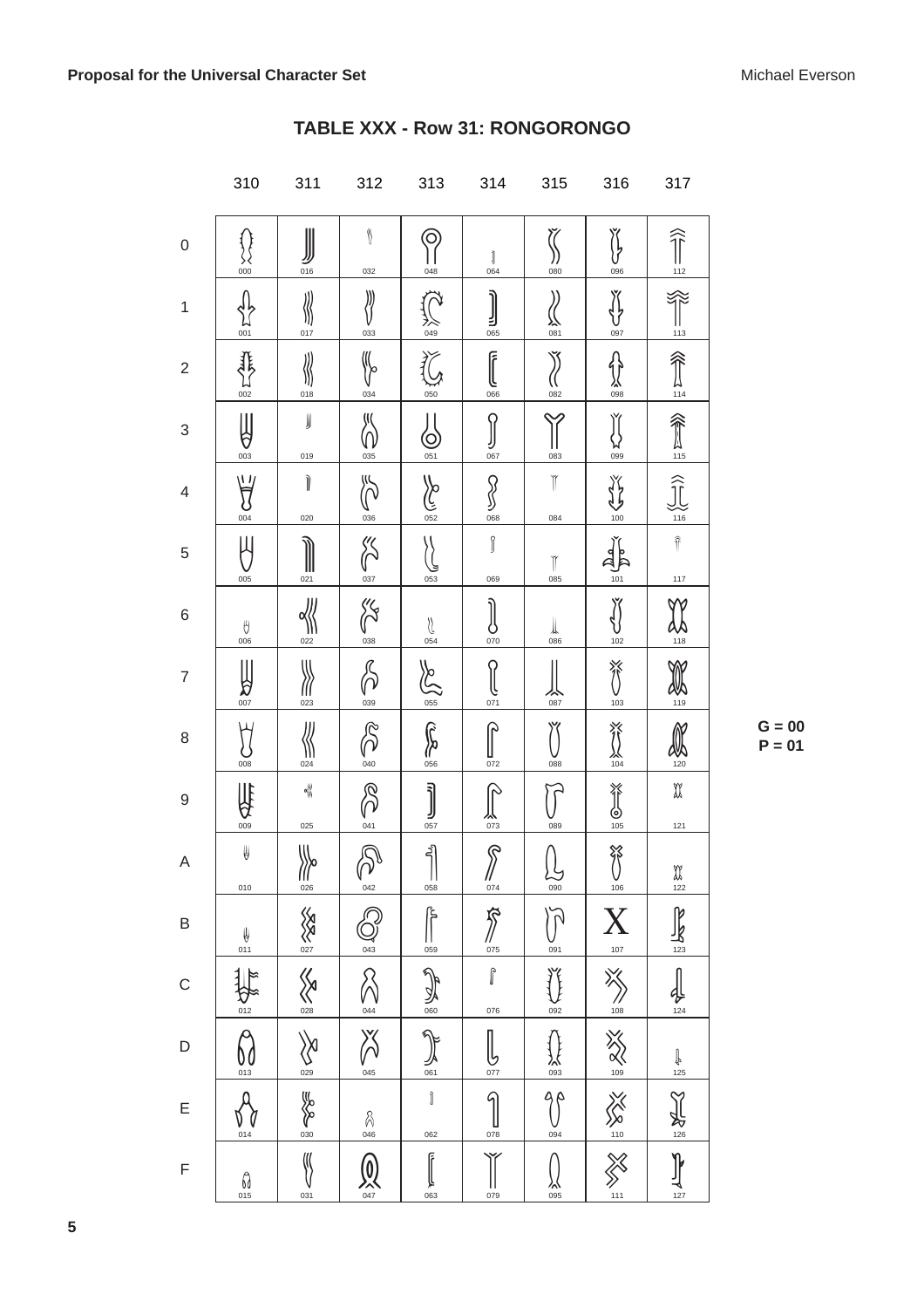| <b>TABLE XXX - Row 31: RONGORONGO</b> |  |  |
|---------------------------------------|--|--|
|---------------------------------------|--|--|

| dec | hex                                                                                                                                                                                                                                                                                                                                                                                                                                                                                                                                                            | Name                                                                                                                                                                                                                                                                                                                                                                                                                                                                                                                                                                                                                                                                                                                                                                                                                                                                                                                                                                                                                                                                                                                                                                                                                                                                                                                                                                                                                                                                                                                                                                                                                                                                                                                                                                                                                                                                                                                                                                                                                                                                                                                                                                                                                                                                                                        | dec | hex                                                                                                                                                                                                                                    | Name                                                                                                                                                                                                                                                                                                                                                                                                                                                                                                                                                                                                                                                                                                                                                                                                                                                                                                                                                                                                        |
|-----|----------------------------------------------------------------------------------------------------------------------------------------------------------------------------------------------------------------------------------------------------------------------------------------------------------------------------------------------------------------------------------------------------------------------------------------------------------------------------------------------------------------------------------------------------------------|-------------------------------------------------------------------------------------------------------------------------------------------------------------------------------------------------------------------------------------------------------------------------------------------------------------------------------------------------------------------------------------------------------------------------------------------------------------------------------------------------------------------------------------------------------------------------------------------------------------------------------------------------------------------------------------------------------------------------------------------------------------------------------------------------------------------------------------------------------------------------------------------------------------------------------------------------------------------------------------------------------------------------------------------------------------------------------------------------------------------------------------------------------------------------------------------------------------------------------------------------------------------------------------------------------------------------------------------------------------------------------------------------------------------------------------------------------------------------------------------------------------------------------------------------------------------------------------------------------------------------------------------------------------------------------------------------------------------------------------------------------------------------------------------------------------------------------------------------------------------------------------------------------------------------------------------------------------------------------------------------------------------------------------------------------------------------------------------------------------------------------------------------------------------------------------------------------------------------------------------------------------------------------------------------------------|-----|----------------------------------------------------------------------------------------------------------------------------------------------------------------------------------------------------------------------------------------|-------------------------------------------------------------------------------------------------------------------------------------------------------------------------------------------------------------------------------------------------------------------------------------------------------------------------------------------------------------------------------------------------------------------------------------------------------------------------------------------------------------------------------------------------------------------------------------------------------------------------------------------------------------------------------------------------------------------------------------------------------------------------------------------------------------------------------------------------------------------------------------------------------------------------------------------------------------------------------------------------------------|
|     | 00<br>01<br>02<br>03<br>04<br>05<br>06<br>07<br>08<br>09<br>0A<br>0 <sub>B</sub><br>0C<br>0D<br>0E<br>0F<br>10<br>11<br>12<br>13<br>14<br>15<br>16<br>17<br>18<br>19<br>1A<br>1B<br>1C<br>1D<br>1E<br>1F<br>20<br>21<br>22<br>23<br>24<br>25<br>26<br>27<br>28<br>29<br>2A<br>2B<br>2C<br>2D<br>2E<br>2F<br>30<br>31<br>32<br>33<br>34<br>35<br>36<br>37<br>38<br>39<br>ЗΑ<br>3B<br>3C<br>3D<br>3E<br>3F<br>40<br>41<br>42<br>43<br>44<br>45<br>46<br>47<br>48<br>49<br>4A<br>4B<br>4C<br>4D<br>4E<br>4F<br>50<br>51<br>52<br>53<br>54<br>55<br>56<br>57<br>58 | RONGORONGO SIGN R048F<br>RONGORONGO SIGN R049<br>RONGORONGO SIGN R049F<br>RONGORONGO SIGN R050<br>RONGORONGO SIGN R050A<br>RONGORONGO SIGN R050B<br>RONGORONGO SIGN R050BT<br>RONGORONGO SIGN R050C<br>RONGORONGO SIGN R050D<br>RONGORONGO SIGN R050F<br>RONGORONGO SIGN R050H<br>RONGORONGO SIGN R050T<br>RONGORONGO SIGN R050V<br>RONGORONGO SIGN R051<br>RONGORONGO SIGN R051A<br>RONGORONGO SIGN R051T<br>RONGORONGO SIGN R052<br>RONGORONGO SIGN R052A<br>RONGORONGO SIGN R052AY<br>RONGORONGO SIGN R052H<br>RONGORONGO SIGN R052HX<br>RONGORONGO SIGN R052X<br>RONGORONGO SIGN R053<br>RONGORONGO SIGN R053A<br>RONGORONGO SIGN R053AY<br>RONGORONGO SIGN R053H<br>RONGORONGO SIGN R053Y<br>RONGORONGO SIGN R054<br>RONGORONGO SIGN R054A<br>RONGORONGO SIGN R054B<br>RONGORONGO SIGN R055<br>RONGORONGO SIGN R055A<br>RONGORONGO SIGN R055AH<br>RONGORONGO SIGN R055AY<br>RONGORONGO SIGN R056B<br>RONGORONGO SIGN R056<br>RONGORONGO SIGN R056A<br>RONGORONGO SIGN R056B<br>RONGORONGO SIGN R056C<br>RONGORONGO SIGN R057<br>RONGORONGO SIGN R057A<br>RONGORONGO SIGN R057B<br>RONGORONGO SIGN R057C<br>RONGORONGO SIGN R057D<br>RONGORONGO SIGN R058<br>RONGORONGO SIGN R058A<br>RONGORONGO SIGN R058T<br>RONGORONGO SIGN R059<br>RONGORONGO SIGN R059A<br>RONGORONGO SIGN R059F<br>RONGORONGO SIGN R059FX<br>RONGORONGO SIGN R059X<br>RONGORONGO SIGN R060<br>RONGORONGO SIGN R060A<br>RONGORONGO SIGN R060AT<br>RONGORONGO SIGN R060B<br>RONGORONGO SIGN R060X<br>RONGORONGO SIGN R061<br>RONGORONGO SIGN R061A<br>RONGORONGO SIGN R061AY<br>RONGORONGO SIGN R061B<br>RONGORONGO SIGN R061C<br>RONGORONGO SIGN R061H<br>RONGORONGO SIGN R061SY<br>RONGORONGO SIGN R061TX<br>RONGORONGO SIGN R061X<br>RONGORONGO SIGN R061Y<br>RONGORONGO SIGN R062<br>RONGORONGO SIGN R062A<br>RONGORONGO SIGN R062H<br>RONGORONGO SIGN R062X<br>RONGORONGO SIGN R062Y<br>RONGORONGO SIGN R063<br>RONGORONGO SIGN R063A<br>RONGORONGO SIGN R063B<br>RONGORONGO SIGN R063BF<br>RONGORONGO SIGN R063H<br>RONGORONGO SIGN R063X<br>RONGORONGO SIGN R063Y<br>RONGORONGO SIGN R064<br>RONGORONGO SIGN R064A<br>RONGORONGO SIGN R064AX<br>RONGORONGO SIGN R064AY<br>RONGORONGO SIGN R064B<br>RONGORONGO SIGN R064H<br>RONGORONGO SIGN R064T<br>RONGORONGO SIGN R064TX<br>RONGORONGO SIGN R064X<br>RONGORONGO SIGN R065 |     | 59<br>5A<br>5B<br>5C<br>5D<br>5E<br>5F<br>60<br>61<br>62<br>63<br>64<br>65<br>66<br>67<br>68<br>69<br>6A<br>6B<br>6C<br>6D<br>6E<br>6F<br>70<br>71<br>72<br>73<br>74<br>75<br>76<br>77<br>78<br>79<br>7A<br>7B<br>7С<br>7D<br>7E<br>7F | RONGORONGO SIGN R065A<br>RONGORONGO SIGN R065AX<br>RONGORONGO SIGN R065B<br>RONGORONGO SIGN R065F<br>RONGORONGO SIGN R065FX<br>RONGORONGO SIGN R065V<br>RONGORONGO SIGN R065X<br>RONGORONGO SIGN R066<br>RONGORONGO SIGN R066A<br>RONGORONGO SIGN R066AX<br>RONGORONGO SIGN R066B<br>RONGORONGO SIGN R066C<br>RONGORONGO SIGN R066V<br>RONGORONGO SIGN R066Y<br>RONGORONGO SIGN R067<br>RONGORONGO SIGN R067A<br>RONGORONGO SIGN R067B<br>RONGORONGO SIGN R067C<br>RONGORONGO SIGN R067D<br>RONGORONGO SIGN R068<br>RONGORONGO SIGN R068A<br>RONGORONGO SIGN R068AY<br>RONGORONGO SIGN R068B<br>RONGORONGO SIGN R069<br>RONGORONGO SIGN R069A<br>RONGORONGO SIGN R069B<br>RONGORONGO SIGN R069C<br>RONGORONGO SIGN R069D<br>RONGORONGO SIGN R069H<br>RONGORONGO SIGN R070<br>RONGORONGO SIGN R070A<br>RONGORONGO SIGN R070B<br>RONGORONGO SIGN R070H<br>RONGORONGO SIGN R070T<br>RONGORONGO SIGN R071<br>RONGORONGO SIGN R071A<br>RONGORONGO SIGN R071ATY<br>RONGORONGO SIGN R071B<br>RONGORONGO SIGN R071C |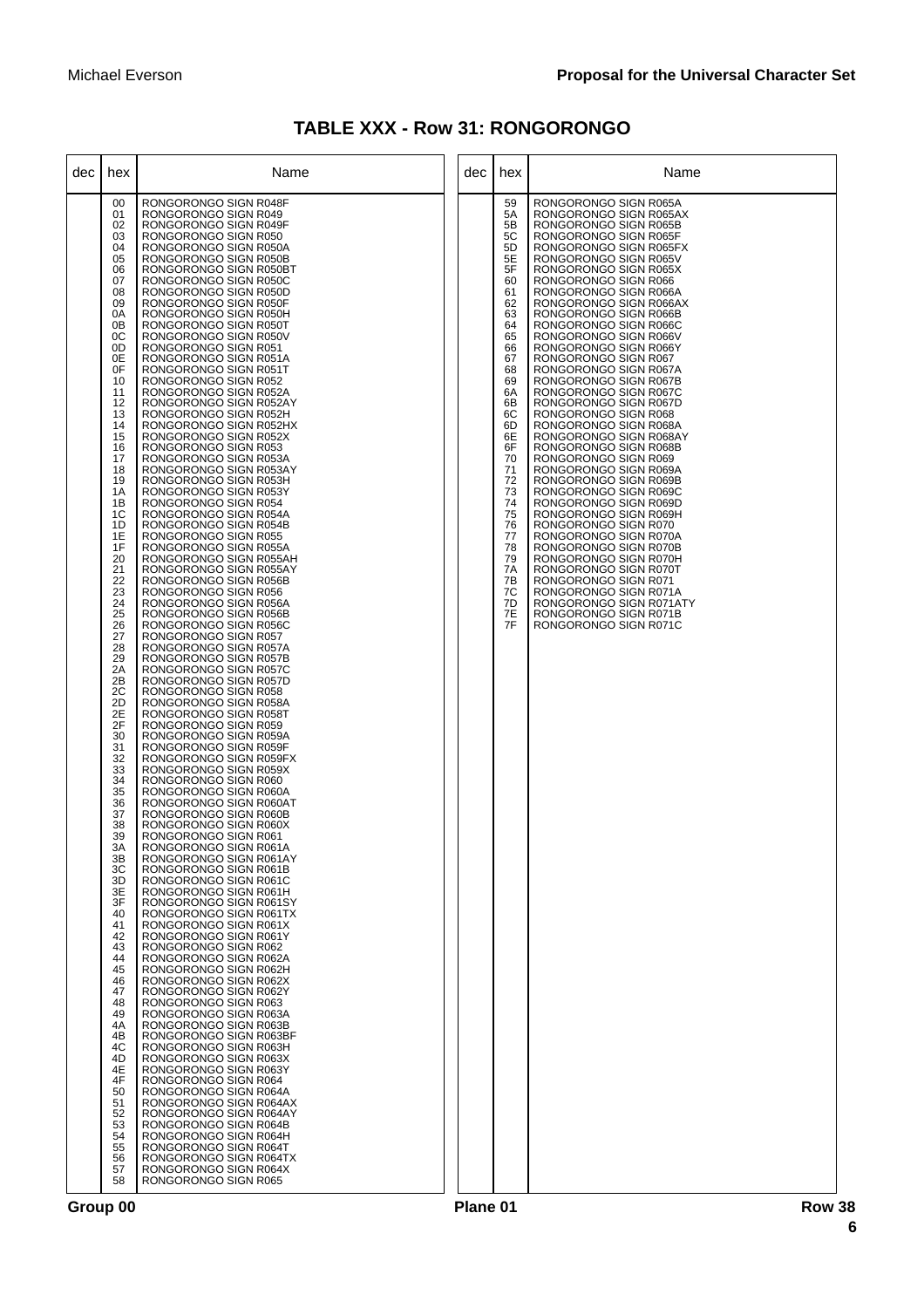|                | 318                                             | 319                       | 31A                                   | 31B                                       | 31C                             | 31D                                                                     | 31E                                                 | 31F                   |
|----------------|-------------------------------------------------|---------------------------|---------------------------------------|-------------------------------------------|---------------------------------|-------------------------------------------------------------------------|-----------------------------------------------------|-----------------------|
| 0              | 128                                             | 144                       | A<br>160                              | 176                                       | 192                             | 208                                                                     | \$<br>224                                           | 240                   |
| 1              | $\frac{8}{129}$                                 | 145                       | 161                                   | $\widehat{\mathcal{E}}$<br>ر)<br>177      | လှ<br>$\bigcirc$ <sub>193</sub> | Û<br>209                                                                | 225                                                 | 241                   |
| $\overline{c}$ | $\mathbb{I}$<br>130                             | 146                       | 162                                   | $\binom{6}{178}$                          | W<br>194                        | 210                                                                     | 226                                                 | 77<br>242             |
| 3              | $\begin{matrix} 1 \\ 0 \\ 1 \\ 31 \end{matrix}$ | 147                       | 11<br>《<br>163                        | $\sum_{179}$                              | 195                             | 211                                                                     | <b>dSo</b><br>227                                   | $\mathcal{L}$<br>243  |
| 4              | 132                                             | 148                       | 164                                   | $\frac{8}{180}$                           | $\frac{1}{196}$                 | 212                                                                     | <b>XJ0</b><br>228                                   | 244                   |
| 5              | $\mathbb{A}$<br>133                             | Ĵ<br>149                  | 165                                   | XXX<br>22                                 | 197                             | 213                                                                     | 229                                                 | 245                   |
| 6              | Ng                                              | {}<br>}}<br>150           | $\mathbf{X}$<br>166                   | <b>ANDREA</b>                             | $\frac{1}{198}$                 | 214                                                                     | $\frac{25}{230}$                                    | $\frac{1}{246}$       |
| 7              | 135                                             | 151                       | 167                                   | <b>CONTROL</b>                            | 199                             | 215                                                                     | $\frac{1}{231}$                                     | .<br>247              |
| 8              | 136                                             | $\int$<br>152             | 168                                   | 2007                                      | $\frac{\{}{200}}$               | 216                                                                     | 232                                                 | V V<br>248            |
| 9              | 1 I<br>137                                      | I<br>153                  | 169                                   | $\frac{1}{185}$                           | $\bigcup_{201}$                 | 217                                                                     | 233                                                 | 249                   |
| A              |                                                 | N<br>$\iint\limits_{154}$ |                                       |                                           | $\sum_{202}$                    | $\begin{bmatrix} 1 \\ 218 \end{bmatrix}$                                | ᡥ<br>$\begin{array}{c}\n\frac{234}{2}\n\end{array}$ |                       |
| B              |                                                 | $\bigcirc_{155}$          | $\frac{2}{\sqrt{2}}$                  |                                           | $\sum_{203}$                    |                                                                         | V<br>235                                            |                       |
| c              |                                                 | $\frac{156}{156}$         | $\sqrt[3]{\frac{1}{172}}$             |                                           |                                 |                                                                         | $\int_{236}^{\infty}$                               |                       |
| D              | أشكلاتها أشكاء أشكامها المتبكة المشكلة          | $\frac{2}{157}$           | $\overline{\mathcal{R}}$<br>))<br>173 | 254 18 28 18 20 18 20 18 20 18 18 20 18 1 | and later and later             | $\frac{1}{22}$<br>$\frac{1}{220}$<br>$\frac{1}{220}$<br>$\frac{1}{220}$ | $\frac{V}{237}$                                     | BES Ext SEXS Ext SEXS |
| E              |                                                 | $\iint\limits_{158}$      | $\sqrt{\frac{1}{174}}$                |                                           |                                 | $\frac{1}{222}$                                                         | $\frac{1}{238}$                                     |                       |
| F              | 143                                             | ۹I<br>159                 | $\sum_{176}$                          |                                           |                                 | $\frac{1}{223}$                                                         | 239                                                 |                       |

# TABLE XXX - Row 31: RONGORONGO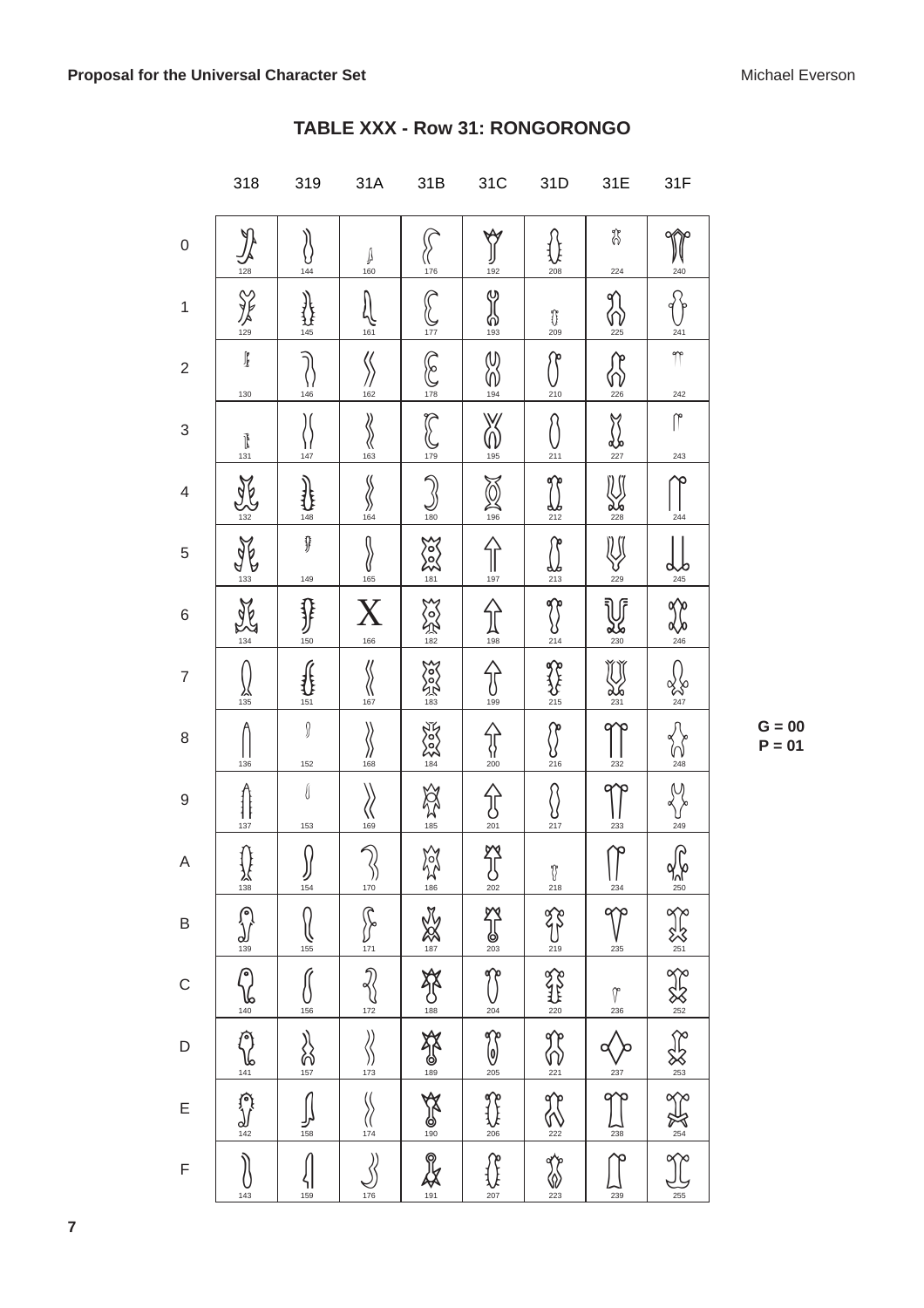| <b>TABLE XXX - Row 31: RONGORONGO</b> |  |  |  |
|---------------------------------------|--|--|--|
|---------------------------------------|--|--|--|

| dec | hex                                                                                                                                                                                                                                                                                                                                                                                                                                                                                                                                                                                                                                                                                                                                                                                                                                                                                               | Name                                                                                                                                                                                                                                                                                                                                                                                                                                                                                                                                                                                                                                                                                                                                                                                                                                                                                                                                                                                                                                                                                                                                                                                                                                                                                                                                                                                                                                                                                                                                                                                                                                                                                                                                                                                                                                                                                                                                                                                                                                                                                                                                                                                                                                                                                                               | dec | hex                                                                                                                                                                                                                                                                                                                                                                                                                                                                          | Name                                                                                                                                                                                                                                                                                                                                                                                                                                                                                                                                                                                                                                                                                                                                                                                                                                                                                                                                                                                                        |
|-----|---------------------------------------------------------------------------------------------------------------------------------------------------------------------------------------------------------------------------------------------------------------------------------------------------------------------------------------------------------------------------------------------------------------------------------------------------------------------------------------------------------------------------------------------------------------------------------------------------------------------------------------------------------------------------------------------------------------------------------------------------------------------------------------------------------------------------------------------------------------------------------------------------|--------------------------------------------------------------------------------------------------------------------------------------------------------------------------------------------------------------------------------------------------------------------------------------------------------------------------------------------------------------------------------------------------------------------------------------------------------------------------------------------------------------------------------------------------------------------------------------------------------------------------------------------------------------------------------------------------------------------------------------------------------------------------------------------------------------------------------------------------------------------------------------------------------------------------------------------------------------------------------------------------------------------------------------------------------------------------------------------------------------------------------------------------------------------------------------------------------------------------------------------------------------------------------------------------------------------------------------------------------------------------------------------------------------------------------------------------------------------------------------------------------------------------------------------------------------------------------------------------------------------------------------------------------------------------------------------------------------------------------------------------------------------------------------------------------------------------------------------------------------------------------------------------------------------------------------------------------------------------------------------------------------------------------------------------------------------------------------------------------------------------------------------------------------------------------------------------------------------------------------------------------------------------------------------------------------------|-----|------------------------------------------------------------------------------------------------------------------------------------------------------------------------------------------------------------------------------------------------------------------------------------------------------------------------------------------------------------------------------------------------------------------------------------------------------------------------------|-------------------------------------------------------------------------------------------------------------------------------------------------------------------------------------------------------------------------------------------------------------------------------------------------------------------------------------------------------------------------------------------------------------------------------------------------------------------------------------------------------------------------------------------------------------------------------------------------------------------------------------------------------------------------------------------------------------------------------------------------------------------------------------------------------------------------------------------------------------------------------------------------------------------------------------------------------------------------------------------------------------|
|     | 80<br>81<br>82<br>83<br>84<br>85<br>86<br>87<br>88<br>89<br>8A<br>8B<br>8C<br>8D<br>8E<br>8F<br>90<br>91<br>92<br>93<br>94<br>95<br>96<br>97<br>98<br>99<br>9Α<br>9Β<br>9C<br>9D<br>9E<br>9F<br>A <sub>0</sub><br>A1<br>A2<br>A3<br>A4<br>A <sub>5</sub><br>A6<br>A7<br>A8<br>A9<br>AA<br>AB<br>AC<br><b>AD</b><br>AE<br>AF<br>B <sub>0</sub><br>B1<br>B <sub>2</sub><br>B <sub>3</sub><br><b>B4</b><br>B <sub>5</sub><br>B <sub>6</sub><br>B7<br>B <sub>8</sub><br>B <sub>9</sub><br>BA<br>BB<br>BC<br><b>BD</b><br>BE<br><b>BF</b><br>C <sub>0</sub><br>C <sub>1</sub><br>C <sub>2</sub><br>C <sub>3</sub><br>C <sub>4</sub><br>C <sub>5</sub><br>C <sub>6</sub><br>C7<br>C <sub>8</sub><br>C <sub>9</sub><br>CA<br>CB<br>CC<br><b>CD</b><br>СE<br>CF<br>D <sub>0</sub><br>D <sub>1</sub><br>D <sub>2</sub><br>D <sub>3</sub><br>D <sub>4</sub><br>D <sub>5</sub><br>D <sub>6</sub><br>D7<br>D8 | RONGORONGO SIGN R071D<br>RONGORONGO SIGN R071E<br>RONGORONGO SIGN R071H<br>RONGORONGO SIGN R071TX<br>RONGORONGO SIGN R072<br>RONGORONGO SIGN R072A<br>RONGORONGO SIGN R072B<br>RONGORONGO SIGN R073<br>RONGORONGO SIGN R073A<br>RONGORONGO SIGN R073AF<br>RONGORONGO SIGN R073F<br>RONGORONGO SIGN R073V<br>RONGORONGO SIGN R073VA<br>RONGORONGO SIGN R073VAF<br>RONGORONGO SIGN R073VF<br>RONGORONGO SIGN R074<br>RONGORONGO SIGN R074A<br>RONGORONGO SIGN R074AF<br>RONGORONGO SIGN R074B<br>RONGORONGO SIGN R074C<br>RONGORONGO SIGN R074F<br>RONGORONGO SIGN R074FHX<br>RONGORONGO SIGN R074FX<br>RONGORONGO SIGN R074FY<br>RONGORONGO SIGN R074HX<br>RONGORONGO SIGN R074HY<br>RONGORONGO SIGN R074X<br>RONGORONGO SIGN R074XY<br>RONGORONGO SIGN R074Y<br>RONGORONGO SIGN R075<br>RONGORONGO SIGN R076<br>RONGORONGO SIGN R076A<br>RONGORONGO SIGN R076T<br>RONGORONGO SIGN R076Y<br>RONGORONGO SIGN R077<br>RONGORONGO SIGN R077A<br>RONGORONGO SIGN R077AY<br>RONGORONGO SIGN R077B<br>RONGORONGO SIGN R077BF<br>RONGORONGO SIGN R077C<br>RONGORONGO SIGN R077CY<br>RONGORONGO SIGN R077X<br>RONGORONGO SIGN R078<br>RONGORONGO SIGN R078A<br>RONGORONGO SIGN R078AY<br>RONGORONGO SIGN R078B<br>RONGORONGO SIGN R078BY<br>RONGORONGO SIGN R078X<br>RONGORONGO SIGN R078Y<br>RONGORONGO SIGN R079<br>RONGORONGO SIGN R079A<br>RONGORONGO SIGN R079B<br>RONGORONGO SIGN R079Y<br>RONGORONGO SIGN R080<br>RONGORONGO SIGN R080A<br>RONGORONGO SIGN R080B<br>RONGORONGO SIGN R080BX<br>RONGORONGO SIGN R081<br>RONGORONGO SIGN R081A<br>RONGORONGO SIGN R081X<br>RONGORONGO SIGN R082<br>RONGORONGO SIGN R082A<br>RONGORONGO SIGN R082B<br>RONGORONGO SIGN R082BX<br>RONGORONGO SIGN R082C<br>RONGORONGO SIGN R083<br>RONGORONGO SIGN R084<br>RONGORONGO SIGN R084A<br>RONGORONGO SIGN R085<br>RONGORONGO SIGN R086<br>RONGORONGO SIGN R086A<br>RONGORONGO SIGN R087<br>RONGORONGO SIGN R087A<br>RONGORONGO SIGN R088<br>RONGORONGO SIGN R089<br>RONGORONGO SIGN R089A<br>RONGORONGO SIGN R090<br>RONGORONGO SIGN R090A<br>RONGORONGO SIGN R090F<br>RONGORONGO SIGN R090FJ<br>RONGORONGO SIGN R090FK<br>RONGORONGO SIGN R090FT<br>RONGORONGO SIGN R090J<br>RONGORONGO SIGN R090K<br>RONGORONGO SIGN R090V<br>RONGORONGO SIGN R090VJ<br>RONGORONGO SIGN R091<br>RONGORONGO SIGN R091F<br>RONGORONGO SIGN R091J |     | D <sub>9</sub><br>DA<br>DB<br>DC<br>DD<br>DE<br>DF<br>E <sub>0</sub><br>E <sub>1</sub><br>E <sub>2</sub><br>E <sub>3</sub><br>E <sub>4</sub><br>E <sub>5</sub><br>E <sub>6</sub><br>E7<br>E8<br>E <sub>9</sub><br>EA<br>EВ<br>EC<br>ED<br>EE<br>EF<br>F <sub>0</sub><br>F <sub>1</sub><br>F <sub>2</sub><br>F <sub>3</sub><br>F <sub>4</sub><br>F <sub>5</sub><br>F <sub>6</sub><br>F7<br>F <sub>8</sub><br>F <sub>9</sub><br>FA<br><b>FB</b><br>FC<br>FD<br><b>FE</b><br>FF | RONGORONGO SIGN R091K<br>RONGORONGO SIGN R091T<br>RONGORONGO SIGN R092<br>RONGORONGO SIGN R092F<br>RONGORONGO SIGN R093<br>RONGORONGO SIGN R093A<br>RONGORONGO SIGN R093F<br>RONGORONGO SIGN R093H<br>RONGORONGO SIGN R093I<br>RONGORONGO SIGN R093J<br>RONGORONGO SIGN R094<br>RONGORONGO SIGN R094A<br>RONGORONGO SIGN R094AK<br>RONGORONGO SIGN R094B<br>RONGORONGO SIGN R094C<br>RONGORONGO SIGN R095<br>RONGORONGO SIGN R095A<br>RONGORONGO SIGN R095AJ<br>RONGORONGO SIGN R095B<br>RONGORONGO SIGN R095BJT<br>RONGORONGO SIGN R095C<br>RONGORONGO SIGN R095D<br>RONGORONGO SIGN R095DJ<br>RONGORONGO SIGN R095E<br>RONGORONGO SIGN R095G<br>RONGORONGO SIGN R095H<br>RONGORONGO SIGN R095HJ<br>RONGORONGO SIGN R095J<br>RONGORONGO SIGN R095X<br>RONGORONGO SIGN R096<br>RONGORONGO SIGN R097<br>RONGORONGO SIGN R097A<br>RONGORONGO SIGN R097AX<br>RONGORONGO SIGN R098<br>RONGORONGO SIGN R099<br>RONGORONGO SIGN R099A<br>RONGORONGO SIGN R099AJ<br>RONGORONGO SIGN R099B<br>RONGORONGO SIGN R099C |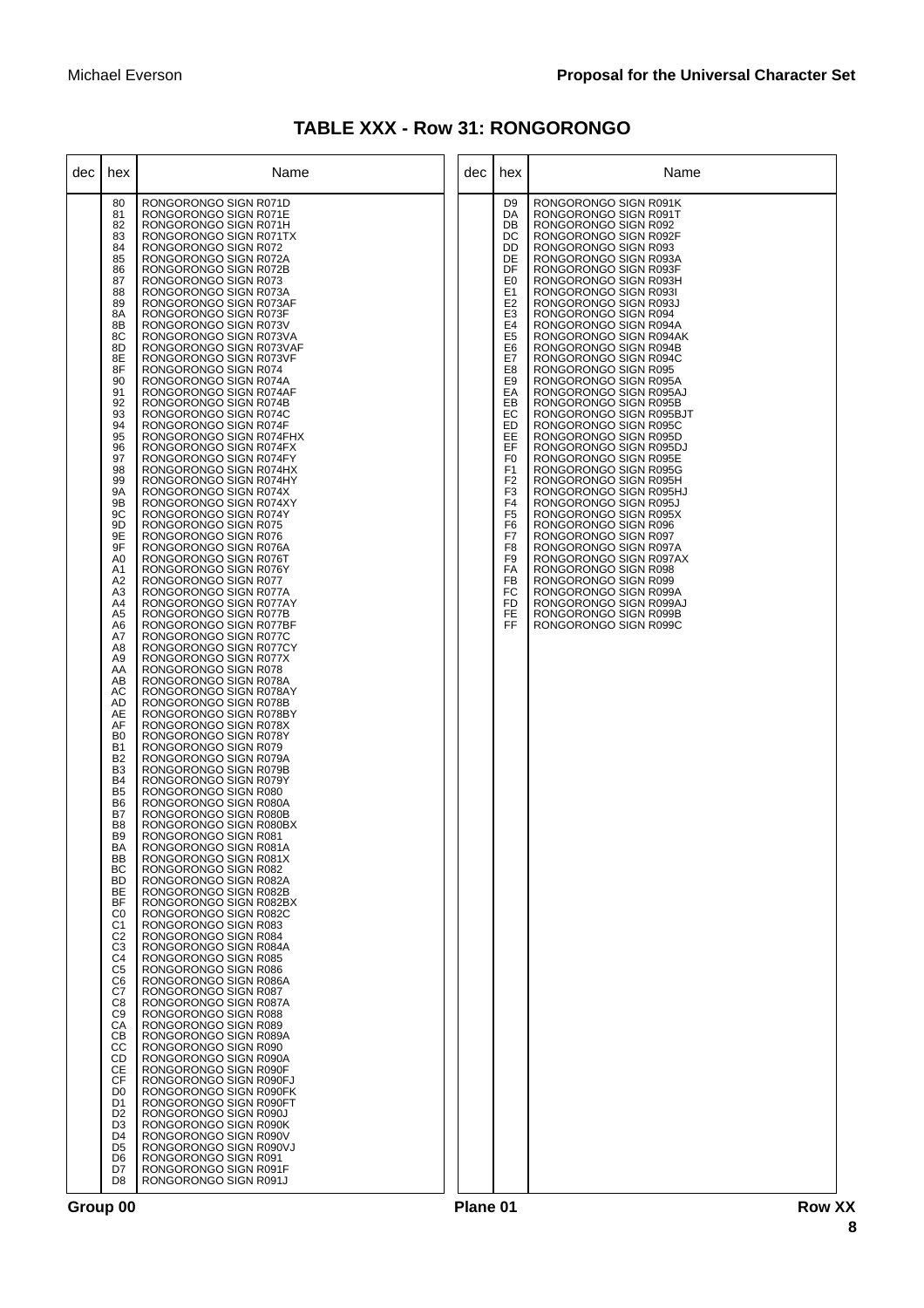|                  | 320                            | 321                           | 322                                                                   | 323                                            | 324                                                                   | 325                          | 326                                                                                                                                                                                                                                                                                                                                                                                          | 327                                                                                                                                                                                                                            |
|------------------|--------------------------------|-------------------------------|-----------------------------------------------------------------------|------------------------------------------------|-----------------------------------------------------------------------|------------------------------|----------------------------------------------------------------------------------------------------------------------------------------------------------------------------------------------------------------------------------------------------------------------------------------------------------------------------------------------------------------------------------------------|--------------------------------------------------------------------------------------------------------------------------------------------------------------------------------------------------------------------------------|
| $\boldsymbol{0}$ | প্≧<br>$\sum_{000}$            | 016                           | 032                                                                   | <b>NHT</b>                                     | $\frac{\sqrt{1}}{064}$                                                | $rac{1}{080}$                | ᠿ<br>096                                                                                                                                                                                                                                                                                                                                                                                     | $\sum_{112}$                                                                                                                                                                                                                   |
| 1                | 001                            | 80.17                         | 033                                                                   | 049                                            | 065                                                                   | 081                          | Q<br>097                                                                                                                                                                                                                                                                                                                                                                                     | $\sum_{113}$                                                                                                                                                                                                                   |
| $\overline{2}$   | $\sum_{\infty}$                | $\mathsf{\mathcal{Q}}$<br>018 | $\frac{2}{\frac{3}{2}}$                                               | $rac{93}{60}$                                  | <b>ANAKAKA</b><br>$066$                                               | AV<br>082                    | H<br>098                                                                                                                                                                                                                                                                                                                                                                                     | $\frac{2}{\frac{2}{114}}$                                                                                                                                                                                                      |
| 3                | ◎☆☆                            | Ø<br>019                      | SCALLS                                                                | $rac{1}{051}$                                  | {¥¥<br>067                                                            | 083                          | <b>HUTB</b>                                                                                                                                                                                                                                                                                                                                                                                  | $\frac{2}{\frac{2}{115}}$                                                                                                                                                                                                      |
| $\overline{4}$   | $^{\circ}$<br>$rac{1}{004}$    | $\frac{1}{\frac{1}{020}}$     | <b>Sydes</b>                                                          | $\frac{1}{\sqrt{2}}$                           | $\sum_{068}$                                                          | $\bigotimes_{084}$           | $\frac{1}{2}$                                                                                                                                                                                                                                                                                                                                                                                | $\frac{\sqrt{2}}{\sqrt{2}}$                                                                                                                                                                                                    |
| 5                | $\circ$<br>005                 | $\bigotimes_{021}$            | y<br>037                                                              | $rac{1}{053}$                                  | $\frac{2}{\frac{1}{100}}$                                             | <b>NEWS</b>                  | depths                                                                                                                                                                                                                                                                                                                                                                                       | $\sum_{117}$                                                                                                                                                                                                                   |
| $\,$ 6 $\,$      | 006                            | Y<br>$rac{1}{20}$             | XXX                                                                   | $\bigcup_{054}$                                | $ \tilde{z} \approx$                                                  | $\bigcirc$<br>086            | B<br>リ<br>102                                                                                                                                                                                                                                                                                                                                                                                | $\frac{118}{118}$                                                                                                                                                                                                              |
| $\overline{7}$   | <u>  6)</u><br>$\frac{1}{007}$ | $\frac{\sqrt{2}}{\sqrt{2}}$   | 039                                                                   | <b>NASIS</b>                                   | $\sum_{\alpha=1}^{\infty} \sum_{\alpha=1}^{\infty}$                   | $\mathcal{D}$<br>087         | $\frac{1}{2}$                                                                                                                                                                                                                                                                                                                                                                                | $\frac{1}{119}$                                                                                                                                                                                                                |
| 8                | ll<br>11<br>008                | C<br>024                      | <b>S XXX 00</b>                                                       | 056                                            | $\widehat{\mathcal{C}}$<br><u>پا</u><br>072                           | <b>A</b>                     | 104                                                                                                                                                                                                                                                                                                                                                                                          | $\frac{1}{20}$                                                                                                                                                                                                                 |
| 9                | ႙<br>009                       | $rac{1}{\sqrt{0}}$            | $\frac{1}{2} \langle \langle \langle \rangle \rangle \langle \rangle$ | 88全未久                                          | $rac{60}{\frac{073}{2}}$                                              | $\frac{1}{2}$                | 际<br>kv<br>$rac{105}{105}$                                                                                                                                                                                                                                                                                                                                                                   | $\mathbb{R}$                                                                                                                                                                                                                   |
| A                | $\frac{1}{\sqrt{10}}$          | $\frac{2}{\sqrt{26}}$         | 2000                                                                  | $\overline{\mathcal{P}}$<br>$\bigotimes_{058}$ | $\overline{\mathbb{C}}$<br>074                                        | 60                           | $\mathbb{F}$<br>$\frac{1}{106}$                                                                                                                                                                                                                                                                                                                                                              |                                                                                                                                                                                                                                |
| B                | $\sum_{011}$                   | <b>Veryon</b>                 |                                                                       | $\frac{1}{\sqrt{2}}$                           | $\frac{10}{075}$                                                      | $\bigotimes_{091}$           | $\approx$<br>$\frac{107}{107}$                                                                                                                                                                                                                                                                                                                                                               |                                                                                                                                                                                                                                |
| $\mathsf{C}$     | $\mathbb{R}$<br>$rac{1}{012}$  | $\frac{1}{028}$               | <b>DIXKKO</b> THE SAME O                                              | $\sqrt[6]{}$<br>$\frac{60}{60}$                | $\overline{\mathbb{Q}}$                                               | ⊕<br>092                     | $\frac{1}{\sqrt{2}}$                                                                                                                                                                                                                                                                                                                                                                         |                                                                                                                                                                                                                                |
| $\mathsf D$      | $\frac{1}{013}$                |                               | 25/6                                                                  | $\sum_{061}$                                   |                                                                       | $\bigcirc$                   | $\frac{\partial}{\partial \omega}$                                                                                                                                                                                                                                                                                                                                                           |                                                                                                                                                                                                                                |
| Ε                | 20/14                          | SAS DE                        | $rac{8}{\frac{046}{}}$                                                | JK<br>062                                      | $\frac{\sum_{\substack{0.7\\0.7\\0.78}}}{\sum_{\substack{0.7\\0.78}}$ | $\bigoplus_{\circledcirc 4}$ |                                                                                                                                                                                                                                                                                                                                                                                              | ENGEL SURVEY OF THE STATE OF THE ALL OF THE ALL OF THE ALL OF THE ALL OF THE ALL OF THE ALL OF THE ALL OF THE ALL OF THE ALL OF THE ALL OF THE ALL OF THE ALL OF THE ALL OF THE ALL OF THE ALL OF THE ALL OF THE ALL OF THE AL |
| $\mathsf F$      | 015                            | $\widetilde{\S}$<br>031       | $\frac{\text{M}}{\text{M}}$ <sub>047</sub>                            | ( <br> <br> <br> <br>}                         | $\overline{\mathcal{S}}$                                              | SERRE                        | $\frac{1}{2} \frac{1}{2} \frac{1}{2} \frac{1}{2} \frac{1}{2} \frac{1}{2} \frac{1}{2} \frac{1}{2} \frac{1}{2} \frac{1}{2} \frac{1}{2} \frac{1}{2} \frac{1}{2} \frac{1}{2} \frac{1}{2} \frac{1}{2} \frac{1}{2} \frac{1}{2} \frac{1}{2} \frac{1}{2} \frac{1}{2} \frac{1}{2} \frac{1}{2} \frac{1}{2} \frac{1}{2} \frac{1}{2} \frac{1}{2} \frac{1}{2} \frac{1}{2} \frac{1}{2} \frac{1}{2} \frac{$ |                                                                                                                                                                                                                                |

#### TABLE XXX - Row 32: RONGORONGO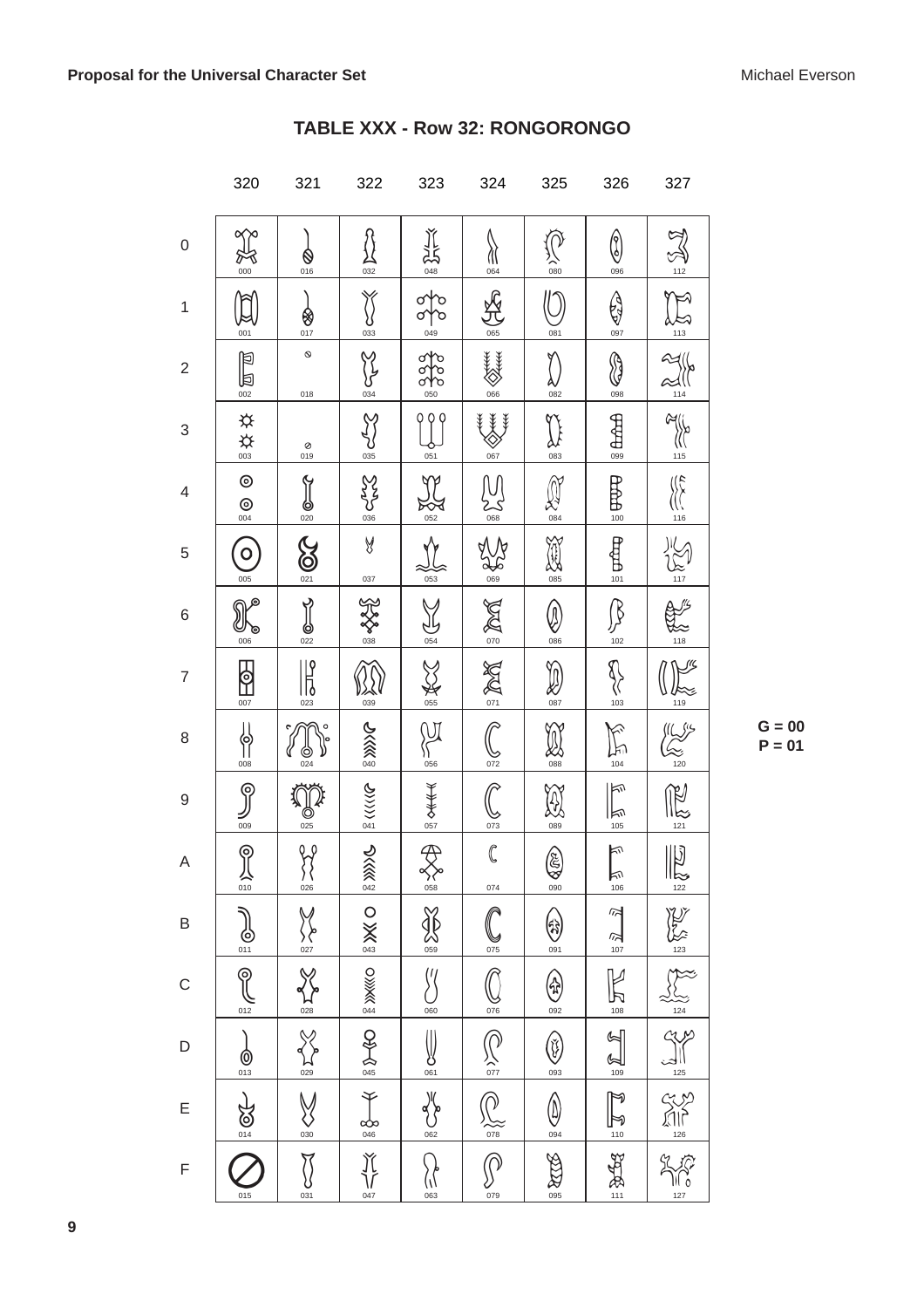| <b>TABLE XXX - Row 32: RONGORONGO</b> |  |  |  |
|---------------------------------------|--|--|--|
|---------------------------------------|--|--|--|

| dec | hex                                                                                                                                                                                                                                                                                                                                                                                                                                                                                                                                                            | Name                                                                                                                                                                                                                                                                                                                                                                                                                                                                                                                                                                                                                                                                                                                                                                                                                                                                                                                                                                                                                                                                                                                                                                                                                                                                                                                                                                                                                                                                                                                                                                                                                                                                                                                                                                                                                                                                                                                                                                                                                                                                                                                                                                                                                                                            | dec | hex                                                                                                                                                                                                                                    | Name                                                                                                                                                                                                                                                                                                                                                                                                                                                                                                                                                                                                                                                                                                                                                                                                                                                                                                                                                                             |
|-----|----------------------------------------------------------------------------------------------------------------------------------------------------------------------------------------------------------------------------------------------------------------------------------------------------------------------------------------------------------------------------------------------------------------------------------------------------------------------------------------------------------------------------------------------------------------|-----------------------------------------------------------------------------------------------------------------------------------------------------------------------------------------------------------------------------------------------------------------------------------------------------------------------------------------------------------------------------------------------------------------------------------------------------------------------------------------------------------------------------------------------------------------------------------------------------------------------------------------------------------------------------------------------------------------------------------------------------------------------------------------------------------------------------------------------------------------------------------------------------------------------------------------------------------------------------------------------------------------------------------------------------------------------------------------------------------------------------------------------------------------------------------------------------------------------------------------------------------------------------------------------------------------------------------------------------------------------------------------------------------------------------------------------------------------------------------------------------------------------------------------------------------------------------------------------------------------------------------------------------------------------------------------------------------------------------------------------------------------------------------------------------------------------------------------------------------------------------------------------------------------------------------------------------------------------------------------------------------------------------------------------------------------------------------------------------------------------------------------------------------------------------------------------------------------------------------------------------------------|-----|----------------------------------------------------------------------------------------------------------------------------------------------------------------------------------------------------------------------------------------|----------------------------------------------------------------------------------------------------------------------------------------------------------------------------------------------------------------------------------------------------------------------------------------------------------------------------------------------------------------------------------------------------------------------------------------------------------------------------------------------------------------------------------------------------------------------------------------------------------------------------------------------------------------------------------------------------------------------------------------------------------------------------------------------------------------------------------------------------------------------------------------------------------------------------------------------------------------------------------|
|     | 00<br>01<br>02<br>03<br>04<br>05<br>06<br>07<br>08<br>09<br>0A<br>0 <sub>B</sub><br>0C<br>0D<br>0E<br>0F<br>10<br>11<br>12<br>13<br>14<br>15<br>16<br>17<br>18<br>19<br>1A<br>1B<br>1C<br>1D<br>1E<br>1F<br>20<br>21<br>22<br>23<br>24<br>25<br>26<br>27<br>28<br>29<br>2A<br>2B<br>2C<br>2D<br>2E<br>2F<br>30<br>31<br>32<br>33<br>34<br>35<br>36<br>37<br>38<br>39<br>ЗΑ<br>3B<br>3C<br>3D<br>3E<br>3F<br>40<br>41<br>42<br>43<br>44<br>45<br>46<br>47<br>48<br>49<br>4A<br>4B<br>4C<br>4D<br>4E<br>4F<br>50<br>51<br>52<br>53<br>54<br>55<br>56<br>57<br>58 | RONGORONGO SIGN R099D<br>RONGORONGO SIGN R100<br>RONGORONGO SIGN R101<br>RONGORONGO SIGN R102<br>RONGORONGO SIGN R103<br>RONGORONGO SIGN R103A<br>RONGORONGO SIGN R104<br>RONGORONGO SIGN R105<br>RONGORONGO SIGN R106<br>RONGORONGO SIGN R107<br>RONGORONGO SIGN R107A<br>RONGORONGO SIGN R107X<br>RONGORONGO SIGN R107Y<br>RONGORONGO SIGN R108<br>RONGORONGO SIGN R108A<br>RONGORONGO SIGN R109<br>RONGORONGO SIGN R109A<br>RONGORONGO SIGN R109B<br>RONGORONGO SIGN R109H<br>RONGORONGO SIGN R109T<br>RONGORONGO SIGN R110<br>RONGORONGO SIGN R110A<br>RONGORONGO SIGN R110Y<br>RONGORONGO SIGN R111<br>RONGORONGO SIGN R112<br>RONGORONGO SIGN R113<br>RONGORONGO SIGN R115<br>RONGORONGO SIGN R116<br>RONGORONGO SIGN R116A<br>RONGORONGO SIGN R116B<br>RONGORONGO SIGN R117<br>RONGORONGO SIGN R117A<br>RONGORONGO SIGN R117AFX<br>RONGORONGO SIGN R117B<br>RONGORONGO SIGN R117C<br>RONGORONGO SIGN R117CY<br>RONGORONGO SIGN R117D<br>RONGORONGO SIGN R117H<br>RONGORONGO SIGN R118<br>RONGORONGO SIGN R119<br>RONGORONGO SIGN R120<br>RONGORONGO SIGN R120A<br>RONGORONGO SIGN R120Y<br>RONGORONGO SIGN R121<br>RONGORONGO SIGN R121A<br>RONGORONGO SIGN R121B<br>RONGORONGO SIGN R122<br>RONGORONGO SIGN R123<br>RONGORONGO SIGN R123A<br>RONGORONGO SIGN R124<br>RONGORONGO SIGN R124A<br>RONGORONGO SIGN R125<br>RONGORONGO SIGN R126<br>RONGORONGO SIGN R126A<br>RONGORONGO SIGN R127<br>RONGORONGO SIGN R127A<br>RONGORONGO SIGN R128<br>RONGORONGO SIGN R129<br>RONGORONGO SIGN R130<br>RONGORONGO SIGN R131<br>RONGORONGO SIGN R132<br>RONGORONGO SIGN R132A<br>RONGORONGO SIGN R133<br>RONGORONGO SIGN R134<br>RONGORONGO SIGN R135<br>RONGORONGO SIGN R136<br>RONGORONGO SIGN R137<br>RONGORONGO SIGN R137A<br>RONGORONGO SIGN R139<br>RONGORONGO SIGN R139V<br>RONGORONGO SIGN R140<br>RONGORONGO SIGN R140A<br>RONGORONGO SIGN R141<br>RONGORONGO SIGN R141A<br>RONGORONGO SIGN R141H<br>RONGORONGO SIGN R142<br>RONGORONGO SIGN R143<br>RONGORONGO SIGN R144<br>RONGORONGO SIGN R144A<br>RONGORONGO SIGN R144B<br>RONGORONGO SIGN R144F<br>RONGORONGO SIGN R145<br>RONGORONGO SIGN R146<br>RONGORONGO SIGN R146F<br>RONGORONGO SIGN R147<br>RONGORONGO SIGN R148<br>RONGORONGO SIGN R149<br>RONGORONGO SIGN R150<br>RONGORONGO SIGN R150A |     | 59<br>5A<br>5B<br>5C<br>5D<br>5E<br>5F<br>60<br>61<br>62<br>63<br>64<br>65<br>66<br>67<br>68<br>69<br>6A<br>6B<br>6C<br>6D<br>6E<br>6F<br>70<br>71<br>72<br>73<br>74<br>75<br>76<br>77<br>78<br>79<br>7A<br>7B<br>7С<br>7D<br>7E<br>7F | RONGORONGO SIGN R150B<br>RONGORONGO SIGN R151<br>RONGORONGO SIGN R152<br>RONGORONGO SIGN R153<br>RONGORONGO SIGN R153A<br>RONGORONGO SIGN R154<br>RONGORONGO SIGN R155<br>RONGORONGO SIGN R156<br>RONGORONGO SIGN R157<br>RONGORONGO SIGN R158<br>RONGORONGO SIGN R159<br>RONGORONGO SIGN R160<br>RONGORONGO SIGN R160A<br>RONGORONGO SIGN R160B<br>RONGORONGO SIGN R161<br>RONGORONGO SIGN R161A<br>RONGORONGO SIGN R162<br>RONGORONGO SIGN R163<br>RONGORONGO SIGN R163V<br>RONGORONGO SIGN R163VY<br>RONGORONGO SIGN R164<br>RONGORONGO SIGN R165<br>RONGORONGO SIGN R165XY<br>RONGORONGO SIGN R166<br>RONGORONGO SIGN R167<br>RONGORONGO SIGN R168<br>RONGORONGO SIGN R168A<br>RONGORONGO SIGN R168B<br>RONGORONGO SIGN R169<br>RONGORONGO SIGN R170<br>RONGORONGO SIGN R171<br>RONGORONGO SIGN R172<br>RONGORONGO SIGN R173<br>RONGORONGO SIGN R174<br>RONGORONGO SIGN R175<br>RONGORONGO SIGN R176<br>RONGORONGO SIGN R177<br>RONGORONGO SIGN R178<br>RONGORONGO SIGN R179 |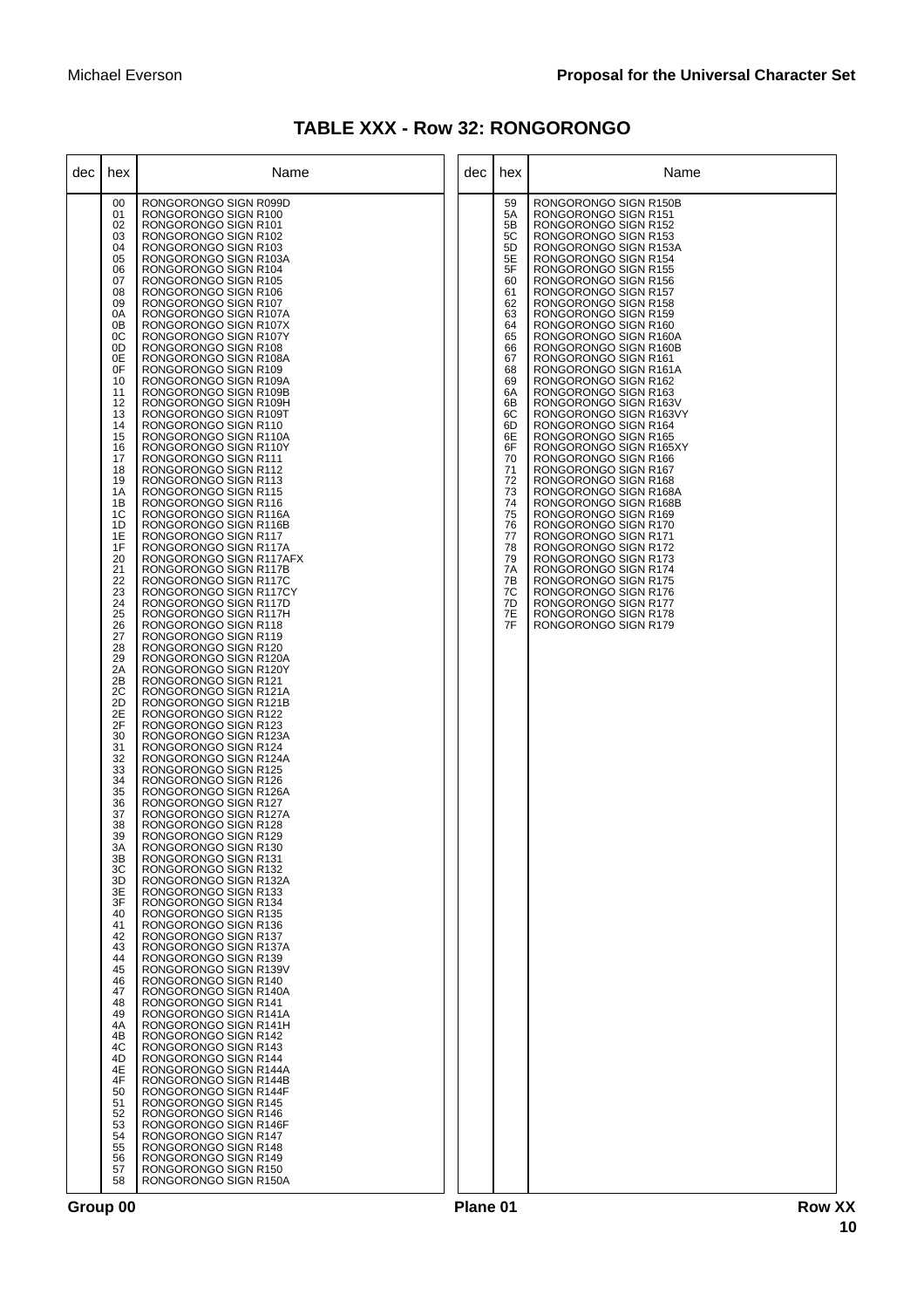|                | 328                                                                                                                                                                                                                                                                                                           | 329                      | 32A                           | 32B                 | 32C                                                                      | 32D                        | 32E                                                                                                                                                                                                                                                                                                                                                                         | 32F                     |
|----------------|---------------------------------------------------------------------------------------------------------------------------------------------------------------------------------------------------------------------------------------------------------------------------------------------------------------|--------------------------|-------------------------------|---------------------|--------------------------------------------------------------------------|----------------------------|-----------------------------------------------------------------------------------------------------------------------------------------------------------------------------------------------------------------------------------------------------------------------------------------------------------------------------------------------------------------------------|-------------------------|
| $\mathbf 0$    |                                                                                                                                                                                                                                                                                                               | LL<br>144                |                               | $\sum_{176}$        | <b>PASSI</b>                                                             | ١                          | EST.<br>GRI<br>224                                                                                                                                                                                                                                                                                                                                                          | $\sum_{240}^{50}$       |
| 1              |                                                                                                                                                                                                                                                                                                               |                          | 90)<br>Post                   | 22                  |                                                                          | <b>AB</b>                  | $\sum_{225}$                                                                                                                                                                                                                                                                                                                                                                | <b>ACCI</b>             |
| $\overline{2}$ | 130                                                                                                                                                                                                                                                                                                           | $\frac{3}{146}$          | <b>AND</b>                    | <b>1920</b>         | <b>ARTISTS</b>                                                           | 275                        | -<br>226                                                                                                                                                                                                                                                                                                                                                                    | JC<br>80                |
| 3              | 2255                                                                                                                                                                                                                                                                                                          | <b>ARY</b>               | $\frac{30}{8}$                | $\frac{1}{20}$      | <b>ASSET</b>                                                             | $\frac{273}{80}$           | $25 - 22$                                                                                                                                                                                                                                                                                                                                                                   | $\sum_{243}^{97}$       |
| $\overline{4}$ | CONGI<br>132                                                                                                                                                                                                                                                                                                  | $\frac{2}{3}$            | 529                           | $25 - 180$          | <b>PLAN</b>                                                              | ್ನಲ್ಲಿ<br>ಮಾ<br>212        | .<br>228                                                                                                                                                                                                                                                                                                                                                                    | <b>ACS</b>              |
| 5              | <b>ADS</b>                                                                                                                                                                                                                                                                                                    | 25/149                   | <b>AND</b>                    | <b>AN</b><br>POTA   | $\bigotimes_{\frac{1}{3}}\bigotimes_{\frac{1}{3}}$                       | <b>2728</b>                | <b>ARTICE</b>                                                                                                                                                                                                                                                                                                                                                               | 245                     |
| 6              | $\bigotimes_{134}$                                                                                                                                                                                                                                                                                            | $\frac{2}{150}$          | <b>RANG</b>                   | $\sum_{182}$        | <b>POST</b>                                                              | <b>ANY</b>                 | JU                                                                                                                                                                                                                                                                                                                                                                          | <b>JEJ</b>              |
| 7              | 2010                                                                                                                                                                                                                                                                                                          | $\sum_{151}$             | <b>AND</b>                    | <b>475</b>          | U<br>V                                                                   | $\sum_{215}$               | AN<br>PRE                                                                                                                                                                                                                                                                                                                                                                   | <b>ANTI</b>             |
| 8              | 136                                                                                                                                                                                                                                                                                                           | $\sum_{152}$             | <b>AC</b>                     | <b>ACIF</b><br>POST | SC <sub>200</sub>                                                        | 216                        | 232                                                                                                                                                                                                                                                                                                                                                                         | JC                      |
| 9              | 137                                                                                                                                                                                                                                                                                                           | <b>15/4</b>              | <b>ACI</b><br>POLICIA         | 185                 | <b>AND</b>                                                               |                            | 233                                                                                                                                                                                                                                                                                                                                                                         |                         |
| A              | $\sum_{138}$                                                                                                                                                                                                                                                                                                  | $\sum_{154}$             | $\frac{1}{\sqrt[3]{8}}$       | <b>ANY</b>          | $\sum_{202}$                                                             | $\frac{1}{\sqrt[25]{6}}$   | $\begin{picture}(40,10) \put(0,0){\vector(0,1){10}} \put(15,0){\vector(0,1){10}} \put(15,0){\vector(0,1){10}} \put(15,0){\vector(0,1){10}} \put(15,0){\vector(0,1){10}} \put(15,0){\vector(0,1){10}} \put(15,0){\vector(0,1){10}} \put(15,0){\vector(0,1){10}} \put(15,0){\vector(0,1){10}} \put(15,0){\vector(0,1){10}} \put(15,0){\vector(0,1){10}} \put(15,0){\vector(0$ | 500                     |
| B              |                                                                                                                                                                                                                                                                                                               |                          |                               |                     |                                                                          |                            |                                                                                                                                                                                                                                                                                                                                                                             |                         |
| $\mathsf C$    |                                                                                                                                                                                                                                                                                                               |                          |                               | <b>CONTA ROOM</b>   | All ACRES                                                                | <b>De a la de la de al</b> | <b>Allen Recent Recent</b>                                                                                                                                                                                                                                                                                                                                                  |                         |
| $\mathsf D$    |                                                                                                                                                                                                                                                                                                               |                          |                               |                     |                                                                          |                            |                                                                                                                                                                                                                                                                                                                                                                             |                         |
| E              | $\frac{1}{2}\sum_{i=1}^n\frac{1}{2}\sum_{i=1}^n\sum_{j=1}^n\sum_{j=1}^n\sum_{j=1}^n\sum_{j=1}^n\sum_{j=1}^n\sum_{j=1}^n\sum_{j=1}^n\sum_{j=1}^n\sum_{j=1}^n\sum_{j=1}^n\sum_{j=1}^n\sum_{j=1}^n\sum_{j=1}^n\sum_{j=1}^n\sum_{j=1}^n\sum_{j=1}^n\sum_{j=1}^n\sum_{j=1}^n\sum_{j=1}^n\sum_{j=1}^n\sum_{j=1}^n\$ | Allen and deal and allen | Age: 2000 1900 1900 1900 1900 | <b>PARTS</b>        | $\frac{1}{\sqrt[n]{\frac{1}{n}}\sum_{\substack{n=1\\ n\neq n}}^{\infty}$ |                            | 250                                                                                                                                                                                                                                                                                                                                                                         | ACE ASE AND AND AND ACT |
| $\mathsf{F}$   |                                                                                                                                                                                                                                                                                                               |                          |                               |                     |                                                                          | $\bigcup_{223}$            | 3558                                                                                                                                                                                                                                                                                                                                                                        |                         |

### TABLE XXX - Row 32: RONGORONGO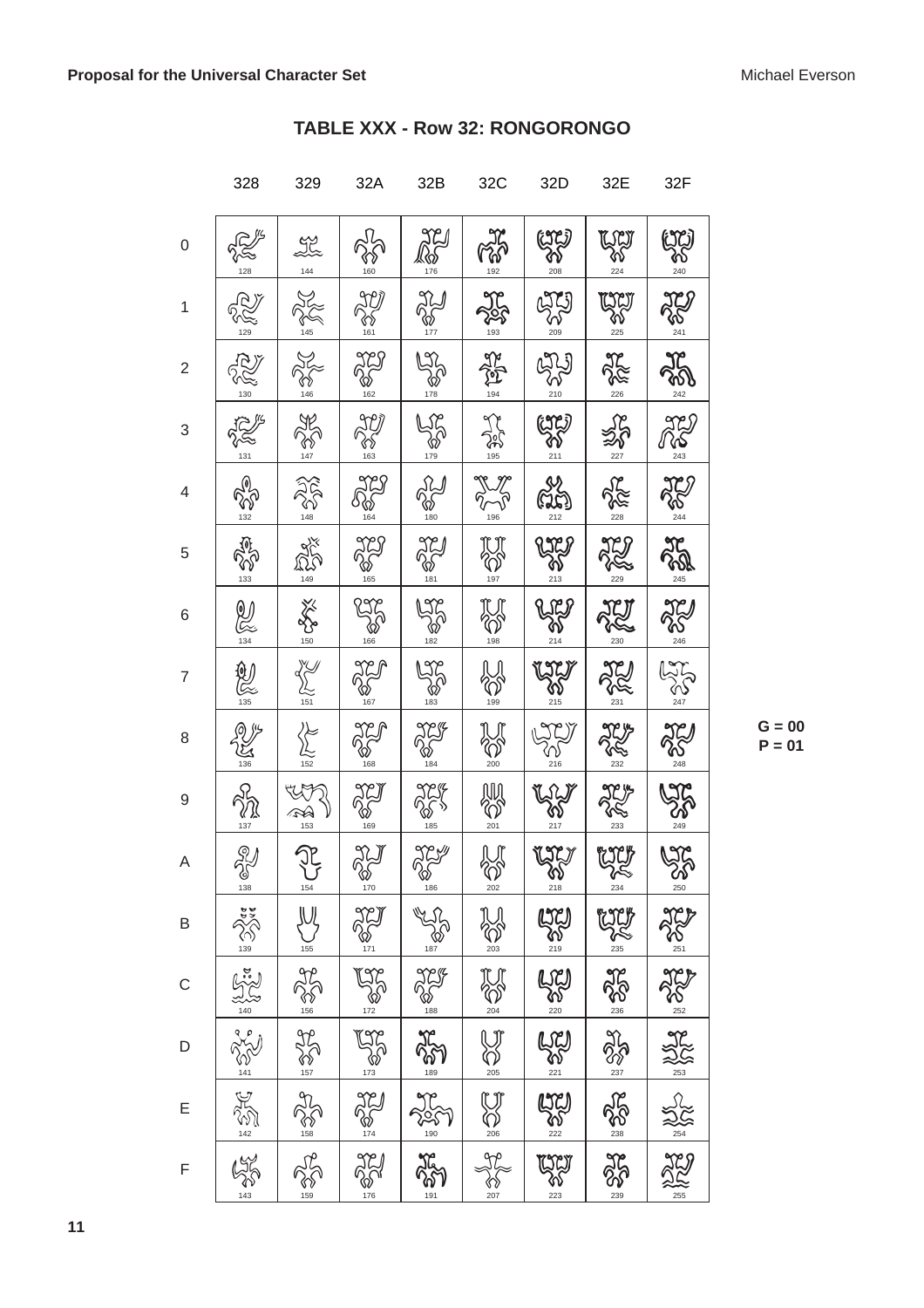| <b>TABLE XXX - Row 32: RONGORONGO</b> |  |  |  |
|---------------------------------------|--|--|--|
|---------------------------------------|--|--|--|

| dec | hex                                                                                                                                                                                                                                                                                                                                                                                                                                                                                                                                                                                                                                                                                                                                                                                                                                                                                                                         | Name                                                                                                                                                                                                                                                                                                                                                                                                                                                                                                                                                                                                                                                                                                                                                                                                                                                                                                                                                                                                                                                                                                                                                                                                                                                                                                                                                                                                                                                                                                                                                                                                                                                                                                                                                                                                                                                                                                                                                                                                                                                                                                                                                                                                                                                                                    | dec | hex                                                                                                                                                                                                                                                                                                                                                                                                                                                                          | Name                                                                                                                                                                                                                                                                                                                                                                                                                                                                                                                                                                                                                                                                                                                                                                                                                                                                                                                                                                                            |
|-----|-----------------------------------------------------------------------------------------------------------------------------------------------------------------------------------------------------------------------------------------------------------------------------------------------------------------------------------------------------------------------------------------------------------------------------------------------------------------------------------------------------------------------------------------------------------------------------------------------------------------------------------------------------------------------------------------------------------------------------------------------------------------------------------------------------------------------------------------------------------------------------------------------------------------------------|-----------------------------------------------------------------------------------------------------------------------------------------------------------------------------------------------------------------------------------------------------------------------------------------------------------------------------------------------------------------------------------------------------------------------------------------------------------------------------------------------------------------------------------------------------------------------------------------------------------------------------------------------------------------------------------------------------------------------------------------------------------------------------------------------------------------------------------------------------------------------------------------------------------------------------------------------------------------------------------------------------------------------------------------------------------------------------------------------------------------------------------------------------------------------------------------------------------------------------------------------------------------------------------------------------------------------------------------------------------------------------------------------------------------------------------------------------------------------------------------------------------------------------------------------------------------------------------------------------------------------------------------------------------------------------------------------------------------------------------------------------------------------------------------------------------------------------------------------------------------------------------------------------------------------------------------------------------------------------------------------------------------------------------------------------------------------------------------------------------------------------------------------------------------------------------------------------------------------------------------------------------------------------------------|-----|------------------------------------------------------------------------------------------------------------------------------------------------------------------------------------------------------------------------------------------------------------------------------------------------------------------------------------------------------------------------------------------------------------------------------------------------------------------------------|-------------------------------------------------------------------------------------------------------------------------------------------------------------------------------------------------------------------------------------------------------------------------------------------------------------------------------------------------------------------------------------------------------------------------------------------------------------------------------------------------------------------------------------------------------------------------------------------------------------------------------------------------------------------------------------------------------------------------------------------------------------------------------------------------------------------------------------------------------------------------------------------------------------------------------------------------------------------------------------------------|
|     | 80<br>81<br>82<br>83<br>84<br>85<br>86<br>87<br>88<br>89<br>8A<br>8B<br>8C<br>8D<br>8E<br>8F<br>90<br>91<br>92<br>93<br>94<br>95<br>96<br>97<br>98<br>99<br><b>9A</b><br>9B<br>9C<br>9D<br>9E<br>9F<br>A <sub>0</sub><br>A1<br>A2<br>A <sub>3</sub><br>A4<br>A5<br>A6<br>A7<br>A8<br>A <sub>9</sub><br>AA<br>AB<br>АC<br>AD<br>AE<br>AF<br>B <sub>0</sub><br><b>B1</b><br><b>B2</b><br>B <sub>3</sub><br>B <sub>4</sub><br>B <sub>5</sub><br>B <sub>6</sub><br>B7<br>B <sub>8</sub><br>B <sub>9</sub><br>ВA<br><b>BB</b><br>BC<br><b>BD</b><br>ВE<br><b>BF</b><br>C <sub>0</sub><br>C <sub>1</sub><br>C <sub>2</sub><br>C <sub>3</sub><br>C <sub>4</sub><br>C <sub>5</sub><br>C <sub>6</sub><br>C7<br>C8<br>C <sub>9</sub><br>CA<br>CВ<br>CC<br><b>CD</b><br>СE<br>CF<br>D <sub>0</sub><br>D <sub>1</sub><br>D <sub>2</sub><br>D <sub>3</sub><br>D <sub>4</sub><br>D <sub>5</sub><br>D <sub>6</sub><br>D7<br>D <sub>8</sub> | RONGORONGO SIGN R180<br>RONGORONGO SIGN R180A<br>RONGORONGO SIGN R180AF<br>RONGORONGO SIGN R180F<br>RONGORONGO SIGN R181<br>RONGORONGO SIGN R181F<br>RONGORONGO SIGN R182<br>RONGORONGO SIGN R182F<br>RONGORONGO SIGN R183<br>RONGORONGO SIGN R184<br>RONGORONGO SIGN R185<br>RONGORONGO SIGN R186<br>RONGORONGO SIGN R187<br>RONGORONGO SIGN R188<br>RONGORONGO SIGN R189<br>RONGORONGO SIGN R190<br>RONGORONGO SIGN R190A<br>RONGORONGO SIGN R191<br>RONGORONGO SIGN R191A<br>RONGORONGO SIGN R191B<br>RONGORONGO SIGN R192<br>RONGORONGO SIGN R193<br>RONGORONGO SIGN R194<br>RONGORONGO SIGN R195<br>RONGORONGO SIGN R195A<br>RONGORONGO SIGN R196<br>RONGORONGO SIGN R197<br>RONGORONGO SIGN R198<br>RONGORONGO SIGN R200<br>RONGORONGO SIGN R200A<br>RONGORONGO SIGN R2001<br>RONGORONGO SIGN R200J<br>RONGORONGO SIGN R200K<br>RONGORONGO SIGN R201<br>RONGORONGO SIGN R201S<br>RONGORONGO SIGN R202<br>RONGORONGO SIGN R202A<br>RONGORONGO SIGN R202S<br>RONGORONGO SIGN R202Y<br>RONGORONGO SIGN R203<br>RONGORONGO SIGN R203S<br>RONGORONGO SIGN R204<br>RONGORONGO SIGN R204I<br>RONGORONGO SIGN R204S<br>RONGORONGO SIGN R204SY<br>RONGORONGO SIGN R204Y<br>RONGORONGO SIGN R205<br>RONGORONGO SIGN R205A<br>RONGORONGO SIGN R205B<br>RONGORONGO SIGN R205I<br>RONGORONGO SIGN R205IY<br>RONGORONGO SIGN R205JY<br>RONGORONGO SIGN R205K<br>RONGORONGO SIGN R205S<br>RONGORONGO SIGN R205SY<br>RONGORONGO SIGN R205Y<br>RONGORONGO SIGN R206<br>RONGORONGO SIGN R206A<br>RUNGURUNGU SIGN RZ06B<br>RONGORONGO SIGN R206BKY<br>RONGORONGO SIGN R206S<br>RONGORONGO SIGN R207<br>RONGORONGO SIGN R207A<br>RONGORONGO SIGN R207O<br>RONGORONGO SIGN R207Y<br>RONGORONGO SIGN R208<br>RONGORONGO SIGN R208A<br>RONGORONGO SIGN R208B<br>RONGORONGO SIGN R209<br>RONGORONGO SIGN R209A<br>RONGORONGO SIGN R209AJ<br>RONGORONGO SIGN R209AK<br>RONGORONGO SIGN R209B<br>RONGORONGO SIGN R209C<br>RONGORONGO SIGN R209D<br>RONGORONGO SIGN R209DY<br>RONGORONGO SIGN R209E<br>RONGORONGO SIGN R209G<br>RONGORONGO SIGN R209V<br>RONGORONGO SIGN R210<br>RONGORONGO SIGN R211<br>RONGORONGO SIGN R211A<br>RONGORONGO SIGN R211AI<br>RONGORONGO SIGN R211S<br>RONGORONGO SIGN R211X<br>RONGORONGO SIGN R212<br>RONGORONGO SIGN R212J<br>RONGORONGO SIGN R214<br>RONGORONGO SIGN R214A |     | D <sub>9</sub><br>DA<br>DB<br>DC<br>DD<br>DE<br>DF<br>E <sub>0</sub><br>E <sub>1</sub><br>E <sub>2</sub><br>E <sub>3</sub><br>E <sub>4</sub><br>E <sub>5</sub><br>E <sub>6</sub><br>E7<br>E8<br>E <sub>9</sub><br>EA<br>EВ<br>EC<br>ED<br>EE<br>EF<br>F <sub>0</sub><br>F <sub>1</sub><br>F <sub>2</sub><br>F <sub>3</sub><br>F <sub>4</sub><br>F <sub>5</sub><br>F <sub>6</sub><br>F7<br>F <sub>8</sub><br>F <sub>9</sub><br>FA<br><b>FB</b><br>FC<br>FD<br><b>FE</b><br>FF | RONGORONGO SIGN R214K<br>RONGORONGO SIGN R214S<br>RONGORONGO SIGN R215<br>RONGORONGO SIGN R215J<br>RONGORONGO SIGN R215JS<br>RONGORONGO SIGN R215S<br>RONGORONGO SIGN R216<br>RONGORONGO SIGN R216J<br>RONGORONGO SIGN R216S<br>RONGORONGO SIGN R220<br>RONGORONGO SIGN R220IY<br>RONGORONGO SIGN R220J<br>RONGORONGO SIGN R222<br>RONGORONGO SIGN R224<br>RONGORONGO SIGN R225<br>RONGORONGO SIGN R226<br>RONGORONGO SIGN R226S<br>RONGORONGO SIGN R227<br>RONGORONGO SIGN R227S<br>RONGORONGO SIGN R230<br>RONGORONGO SIGN R230IY<br>RONGORONGO SIGN R230J<br>RONGORONGO SIGN R230Y<br>RONGORONGO SIGN R231<br>RONGORONGO SIGN R232<br>RONGORONGO SIGN R232A<br>RONGORONGO SIGN R232B<br>RONGORONGO SIGN R232S<br>RONGORONGO SIGN R234<br>RONGORONGO SIGN R235<br>RONGORONGO SIGN R235A<br>RONGORONGO SIGN R235S<br>RONGORONGO SIGN R235SY<br>RONGORONGO SIGN R235Y<br>RONGORONGO SIGN R236<br>RONGORONGO SIGN R236S<br>RONGORONGO SIGN R240<br>RONGORONGO SIGN R240K<br>RONGORONGO SIGN R242 |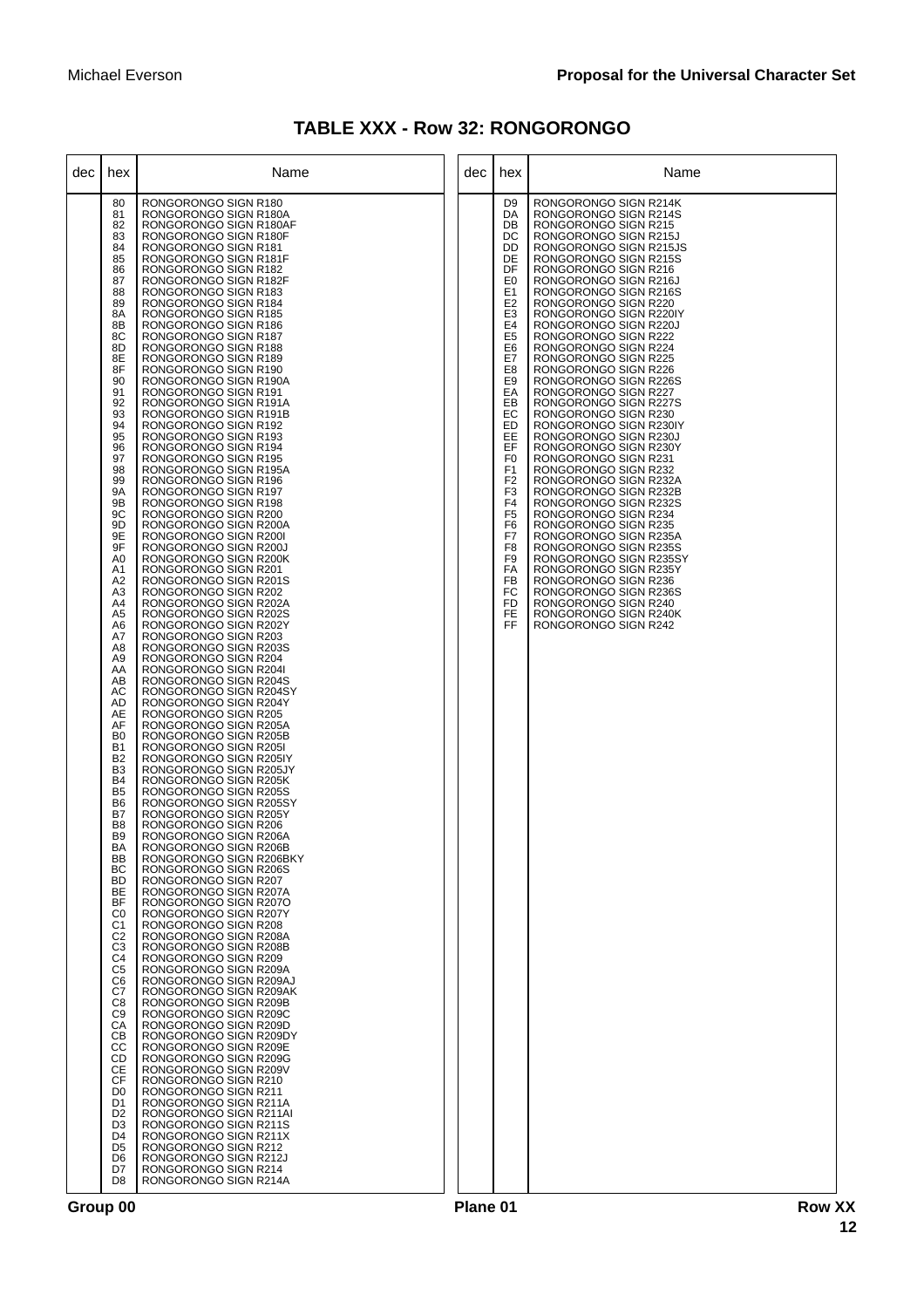|   | 330                  | 331                                                                                                                                                                                                                                                                                                                                                 | 332                | 333                 | 334 | 335 | 336   | 337   |
|---|----------------------|-----------------------------------------------------------------------------------------------------------------------------------------------------------------------------------------------------------------------------------------------------------------------------------------------------------------------------------------------------|--------------------|---------------------|-----|-----|-------|-------|
| 0 | 000                  | $\begin{picture}(22,111) \put(0,0){\line(1,0){10}} \put(15,0){\line(1,0){10}} \put(15,0){\line(1,0){10}} \put(15,0){\line(1,0){10}} \put(15,0){\line(1,0){10}} \put(15,0){\line(1,0){10}} \put(15,0){\line(1,0){10}} \put(15,0){\line(1,0){10}} \put(15,0){\line(1,0){10}} \put(15,0){\line(1,0){10}} \put(15,0){\line(1,0){10}} \put(15,0){\line($ | 032                | &<br>048            | 064 | 080 | 096   | 112   |
| 1 | $\frac{27}{20}$      | <b>ARY</b><br>017                                                                                                                                                                                                                                                                                                                                   | 033                | <b>REA</b>          | 065 | 081 | 097   | 113   |
| 2 | 002                  | $\frac{1}{2}$                                                                                                                                                                                                                                                                                                                                       | 034                | <b>CHANGE</b>       | 066 | 082 | 098   | 114   |
| 3 | २ूँदू<br>003         | ES<br>E<br>019                                                                                                                                                                                                                                                                                                                                      | <u>UU</u><br>035   | AZY                 | 067 | 083 | 099   | 115   |
| 4 | 004                  | <b>UNY</b>                                                                                                                                                                                                                                                                                                                                          | <b>ARY</b>         | <b>ARYA</b><br>Call | 068 | 084 | 100   | 116   |
| 5 | 005                  | UW<br>25<br>021                                                                                                                                                                                                                                                                                                                                     | 25                 | <b>JR 145</b>       | 069 | 085 | 101   | $117$ |
| 6 | 006                  | ES.<br>022                                                                                                                                                                                                                                                                                                                                          | 28                 | <b>JE</b><br>VE     | 070 | 086 | 102   | 118   |
| 7 | <b>SE</b><br>007     | 22                                                                                                                                                                                                                                                                                                                                                  | $\frac{25}{25}$    | いん                  | 071 | 087 | 103   | 119   |
| 8 | 008                  | 024                                                                                                                                                                                                                                                                                                                                                 | <b>ARD</b>         | 056                 | 072 | 088 | 104   | 120   |
| 9 | -<br>009             | 025                                                                                                                                                                                                                                                                                                                                                 | $\sum_{041}^{120}$ | 057                 | 073 | 089 | 105   | $121$ |
| Α | gky<br>26            | لاياتها<br>اللا<br>026                                                                                                                                                                                                                                                                                                                              | 320                | 058                 | 074 | 090 | 106   | $122$ |
| B | JE 3<br>011          | <u>yy</u><br>027                                                                                                                                                                                                                                                                                                                                    | <b>AND</b>         | 059                 | 075 | 091 | 107   | 123   |
| С | JRJ<br>012           | LW<br>22<br>$rac{6}{028}$                                                                                                                                                                                                                                                                                                                           | <b>JAP</b>         | 060                 | 076 | 092 | 108   | 124   |
| D | $\frac{1}{013}$      | <u>ng</u><br>029                                                                                                                                                                                                                                                                                                                                    | 25/27              | 061                 | 077 | 093 | 109   | 125   |
| E | 200                  | UU<br>030                                                                                                                                                                                                                                                                                                                                           | NEWS               | 062                 | 078 | 094 | 110   | 126   |
| F | $\frac{1}{2}$<br>015 | 031                                                                                                                                                                                                                                                                                                                                                 | 047                | 063                 | 079 | 095 | $111$ | 127   |

### TABLE XXX - Row 33: RONGORONGO